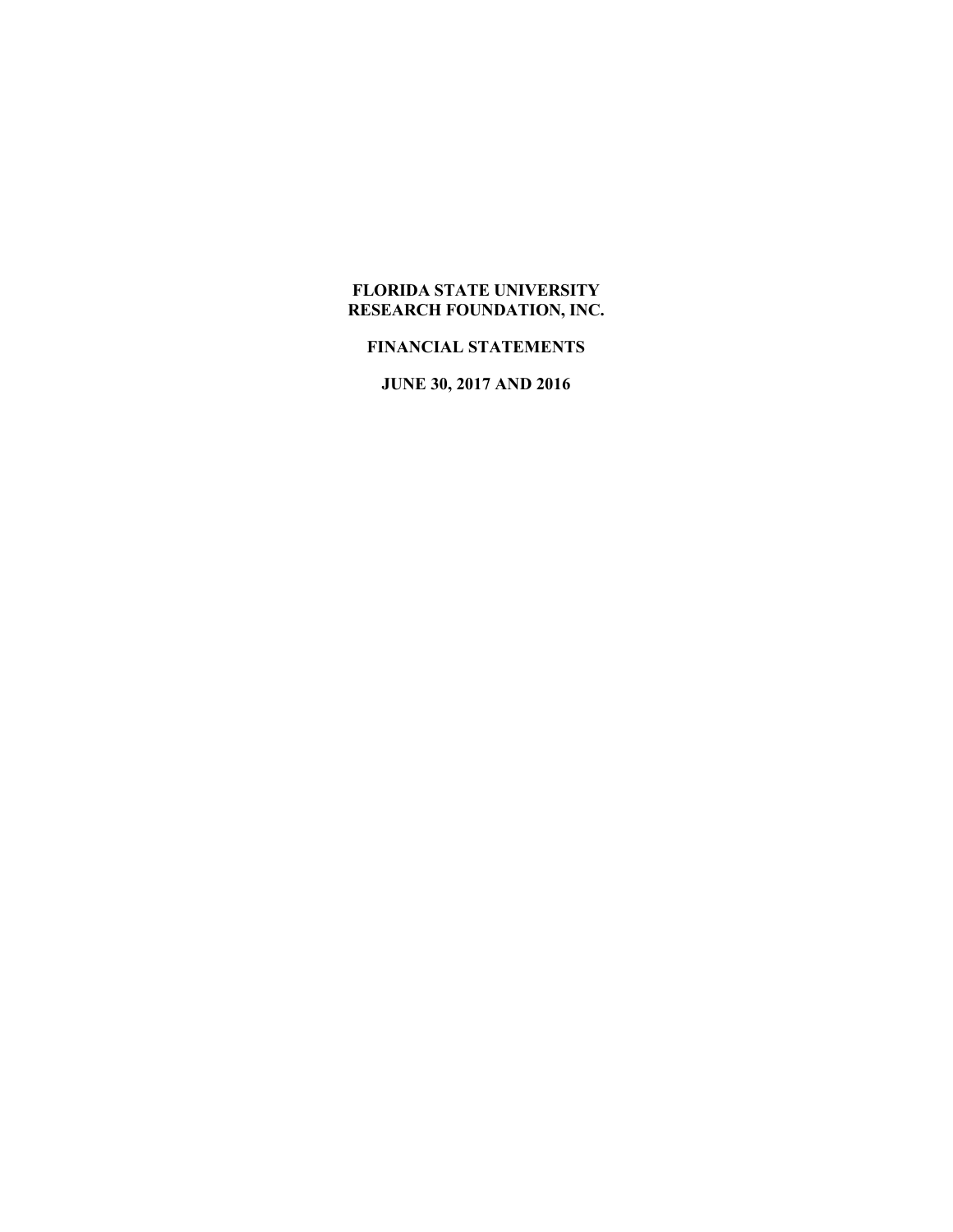# **FLORIDA STATE UNIVERSITY RESEARCH FOUNDATION, INC. TABLE OF CONTENTS JUNE 30, 2017 AND 2016**

|                                                                                                                                                                                                              | Page(s)   |
|--------------------------------------------------------------------------------------------------------------------------------------------------------------------------------------------------------------|-----------|
| <b>Independent Auditors' Report</b>                                                                                                                                                                          | $1 - 2$   |
| <b>Management's Discussion and Analysis</b>                                                                                                                                                                  | $3 - 8$   |
| <b>Financial Statements</b>                                                                                                                                                                                  |           |
| <b>Statements of Net Position</b>                                                                                                                                                                            | 9         |
| Statements of Revenues, Expenses and Changes in Net Position                                                                                                                                                 | 10        |
| <b>Statements of Cash Flows</b>                                                                                                                                                                              | $11 - 12$ |
| Notes to Financial Statements                                                                                                                                                                                | $13 - 25$ |
| Independent Auditors' Report on Internal Control Over Financial<br>Reporting and on Compliance and Other Matters Based on an Audit<br>of Financial Statements Performed in Accordance with <i>Government</i> |           |
| <b>Auditing Standards</b>                                                                                                                                                                                    | $26 - 27$ |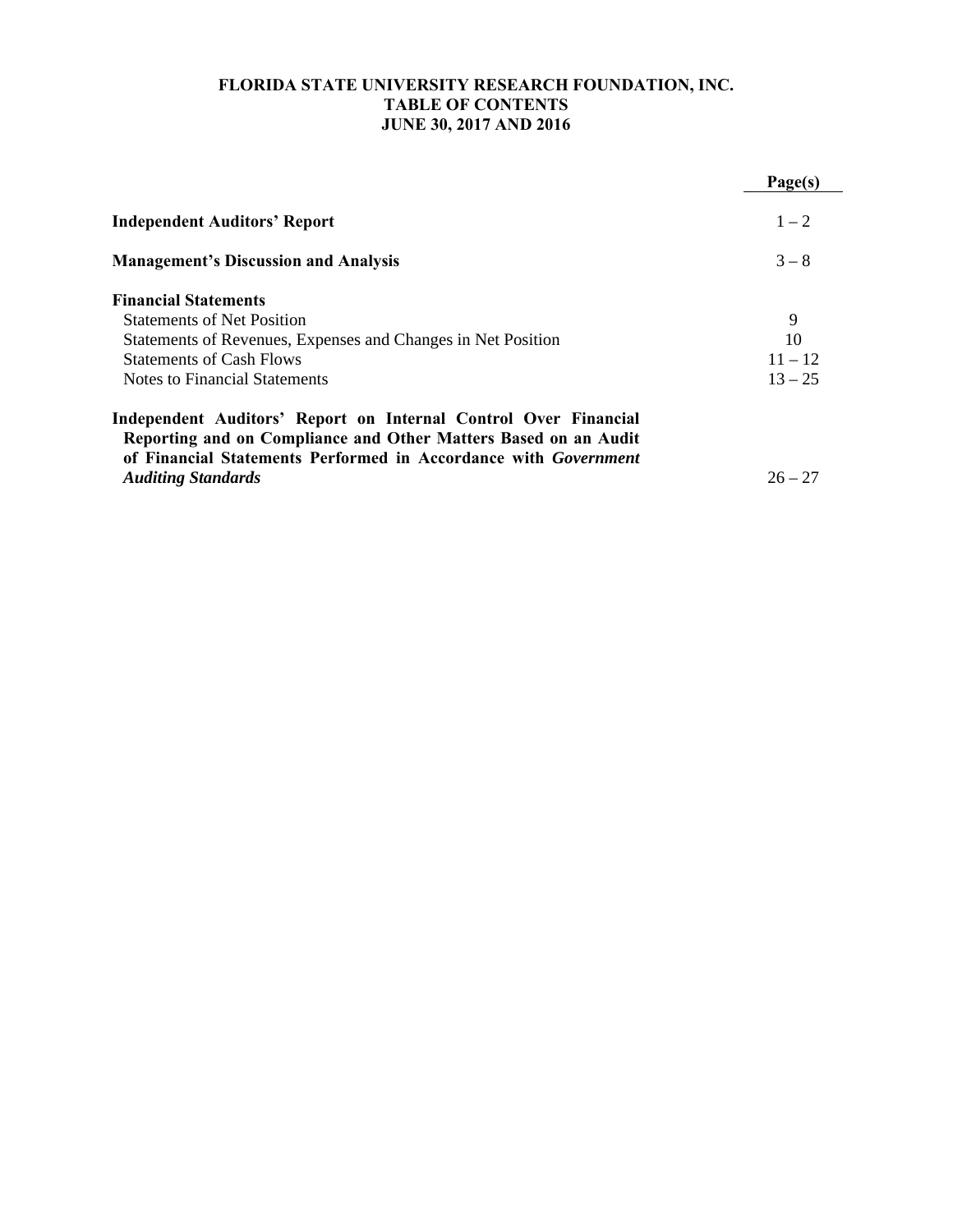

#### **INDEPENDENT AUDITORS' REPORT**

The Board of Directors Florida State University Research Foundation, Inc. Tallahassee, Florida:

#### **Report on the Financial Statements**

We have audited the accompanying financial statements of the Florida State University Research Foundation, Inc. (the Research Foundation), a direct-support organization and component unit of Florida State University, as of and for the year ended June  $30$ ,  $2017$  and  $2016$ , and the related notes to the financial statements, which collectively comprise the Research Foundation's basic financial statements as listed in the table of contents.

#### *Management's Responsibility for the Financial Statements*

The Research Foundation's management is responsible for the preparation and fair presentation of these financial statements in accordance with accounting principles generally accepted in the United States of America; this includes the design, implementation, and maintenance of internal control relevant to the preparation and fair presentation of financial statements that are free from material misstatement, whether due to fraud or error.

# *Auditors' Responsibility*

Our responsibility is to express an opinion on these financial statements based on our audits. We conducted our audits in accordance with auditing standards generally accepted in the United States of America and the standards applicable to financial audits contained in *Government Auditing Standards* issued by the Comptroller General of the United States. Those standards require that we plan and perform the audits to obtain reasonable assurance about whether the financial statements are free from material misstatement.

An audit involves performing procedures to obtain audit evidence about the amounts and disclosures in the financial statements. The procedures selected depend on the auditor's judgment, including the assessment of the risks of material misstatement of the financial statements, whether due to fraud or error. In making those risk assessments, the auditor considers internal control relevant to the entity's preparation and fair presentation of the financial statements in order to design audit procedures that are appropriate in the circumstances, but not for the purpose of expressing an opinion on the effectiveness of the entity's internal control. Accordingly, we express no such opinion. An audit also includes evaluating the appropriateness of accounting policies used and the reasonableness of significant accounting estimates made by management, as well as evaluating the overall presentation of the financial statements.

We believe that the audit evidence we have obtained is sufficient and appropriate to provide a basis for our audit opinion.

- 1 -

121 Executive Circle Daytona Beach, FL 32114-1180 Telephone: 386/257-4100 Fax: 386/252-0209 dab@jmco.com

5931 NW 1st Place Gainesville, FL 32607-2063 Telephone: 352/378-1331 Fax: 352/372-3741 gnv@jmco.com

2477 Tim Gamble Place Suite 200 Tallahassee, FL 32308-4386 Telephone: 850/386-6184 Fax: 850/422-2074 tlh@jmco.com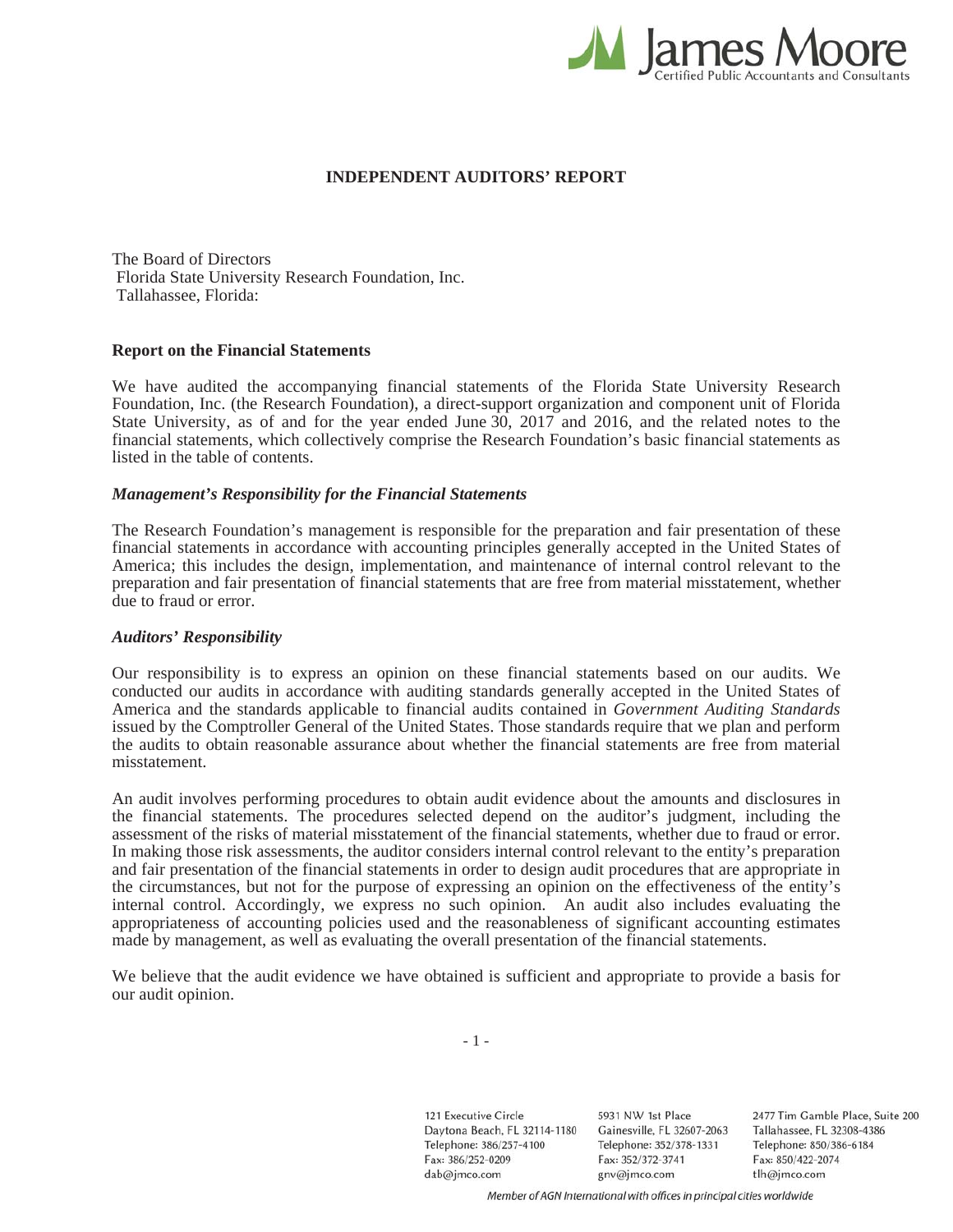#### *Opinion*

In our opinion, the financial statements referred to above present fairly, in all material respects, the financial position of the Florida State University Research Foundation, Inc. as of June 30, 2017 and 2016, and the changes in its financial position and cash flows for the years then ended in accordance with accounting principles generally accepted in the United States of America.

#### *Other Matters*

### *Required Supplementary Information*

Accounting principles generally accepted in the United States of America require that the Management's Discussion and Analysis on pages 3 through 8 be presented to supplement the basic financial statements. Such information, although not a part of the basic financial statements, is required by the Governmental Accounting Standards Board who considers it to be an essential part of financial reporting for placing the basic financial statements in an appropriate operational, economic, or historical context. We have applied certain limited procedures to the required supplementary information in accordance with auditing standards generally accepted in the United States of America, which consisted of inquiries of management about the methods of preparing the information and comparing the information for consistency with management's responses to our inquiries, the basic financial statements, and other knowledge we obtained during our audit of the basic financial statements. We do not express an opinion or provide any assurance on the information because the limited procedures do not provide us with sufficient evidence to express an opinion or provide any assurance.

# **Other Reporting Required by** *Government Auditing Standards*

In accordance with *Government Auditing Standards*, we have also issued our report dated September 20, 2017, on our consideration of the Research Foundation's internal control over financial reporting and on our tests of its compliance with certain provisions of laws, regulations, contracts, and grant agreements and other matters. The purpose of that report is to describe the scope of our testing of internal control over financial reporting and compliance and the results of that testing, and not to provide an opinion on internal control over financial reporting or on compliance. That report is an integral part of an audit performed in accordance with *Government Auditing Standards* in considering the Research Foundation's internal control over financial reporting and compliance.

James Messe : 6., P.L.

Tallahassee, Florida September 20, 2017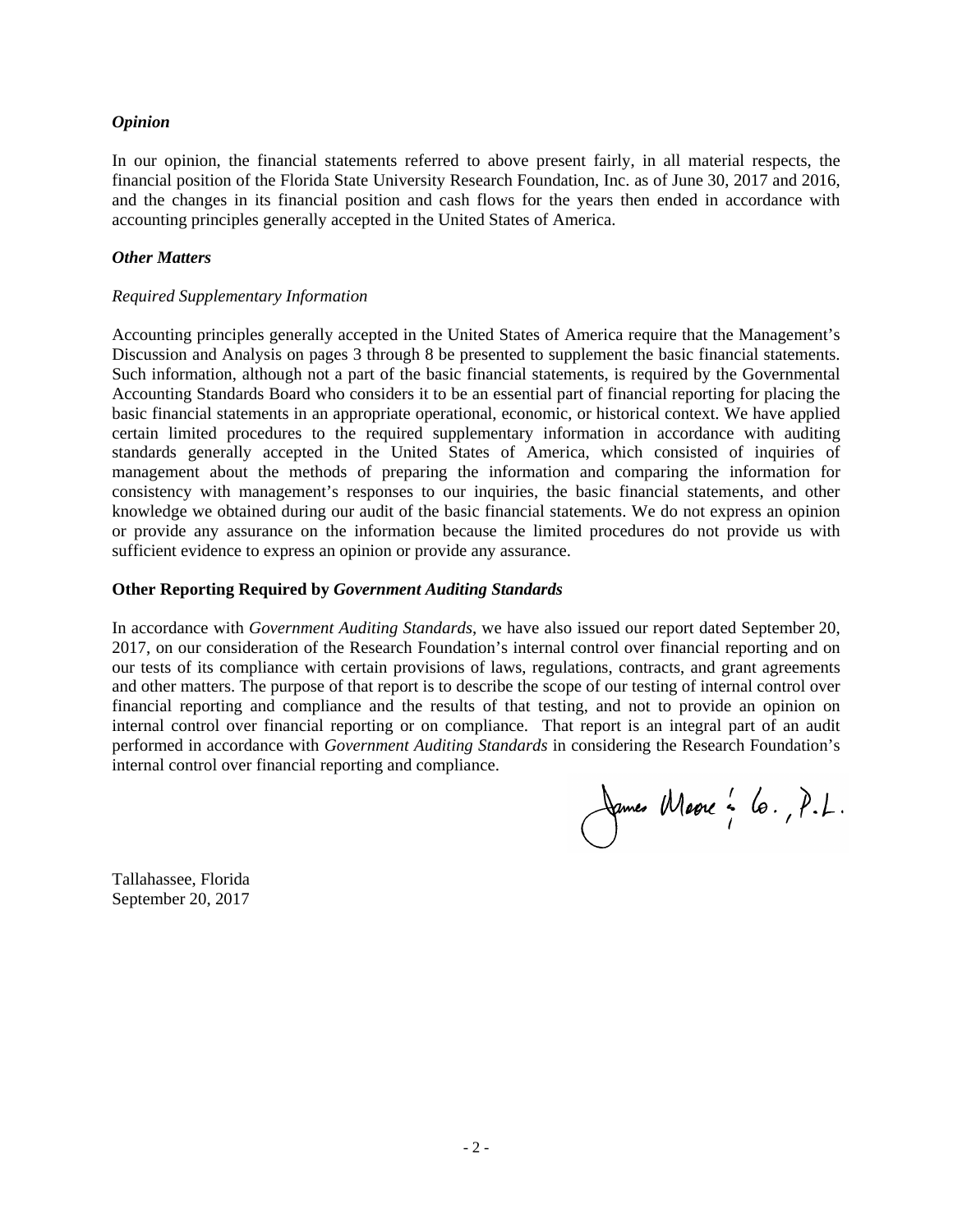Florida State University Research Foundation, Inc. (the Research Foundation) is pleased to present its financial statements for fiscal years 2017 and 2016. The intent of this discussion and analysis of financial performance is to provide readers with a comprehensive picture of the Research Foundation's financial condition and results of operations and should be read in conjunction with the audited financial statements and related footnotes as details provided there are not necessarily repeated in this analysis.

This annual report consists of a series of financial statements. The Statements of Net Position and the Statements of Revenues, Expenses, and Changes in Net Position provide information about the activities of the Research Foundation as a whole and present an overall view of the Research Foundation's finances. These statements include all assets, deferred outflows, liabilities, and deferred inflows using the accrual basis of accounting, which is similar to the accounting method used by most private-sector companies. All current year revenues and expenses are taken into account regardless of when cash was received or disbursed. The primary purpose of the Statements of Cash Flows is to provide information about the cash receipts and disbursements of an entity during a period. This statement aids in the assessment of an organization's ability to generate future net cash flows and meet obligations as they come due. The accompanying footnotes to the financial statements provide further information related to amounts presented on the financial statements. The following discussion is meant to focus on key changes that occurred during the current financial period.

# **FINANCIAL HIGHLIGHTS**

The net position of the Research Foundation increased from \$118.2 million to \$128.4 million at June 30, 2017. The net increase is a result of the earnings from investments and operations. Net position indicates the overall financial strength of the Research Foundation and is equal to assets plus deferred outflows, less liabilities and deferred inflows. The net position will provide the resources necessary to continue funding research programs and research facilities, as well as to meet other obligations in the coming years.

Revenues at the Research Foundation consist of licensing and royalty revenues, privately-funded contracts and grants, building rentals, and investment earnings.

- **○ Licensing fees and royalty revenues** decreased slightly from the previous year. Royalties and license fees were approximately \$514,000 in fiscal year 2017 as compared to \$577,000 in fiscal year 2016.
- **○ Contract and grant revenues** were consistent with the prior year. Contract and grant revenues were \$10.5 million in 2017 as compared to \$10.7 million in 2016. This decrease in contract and grant revenue is attributed to decreased contract and grant research activity during fiscal year 2017. The Research Foundation expects contract and grant revenue to increase in future years as deferred revenue has increased from fiscal year end 2016 to 2017 by \$600,000.
- **○ Building rental revenues** recognized in fiscal year 2017 were \$3.4 million, consistent with the fiscal year 2016 building revenues of \$3.4 million.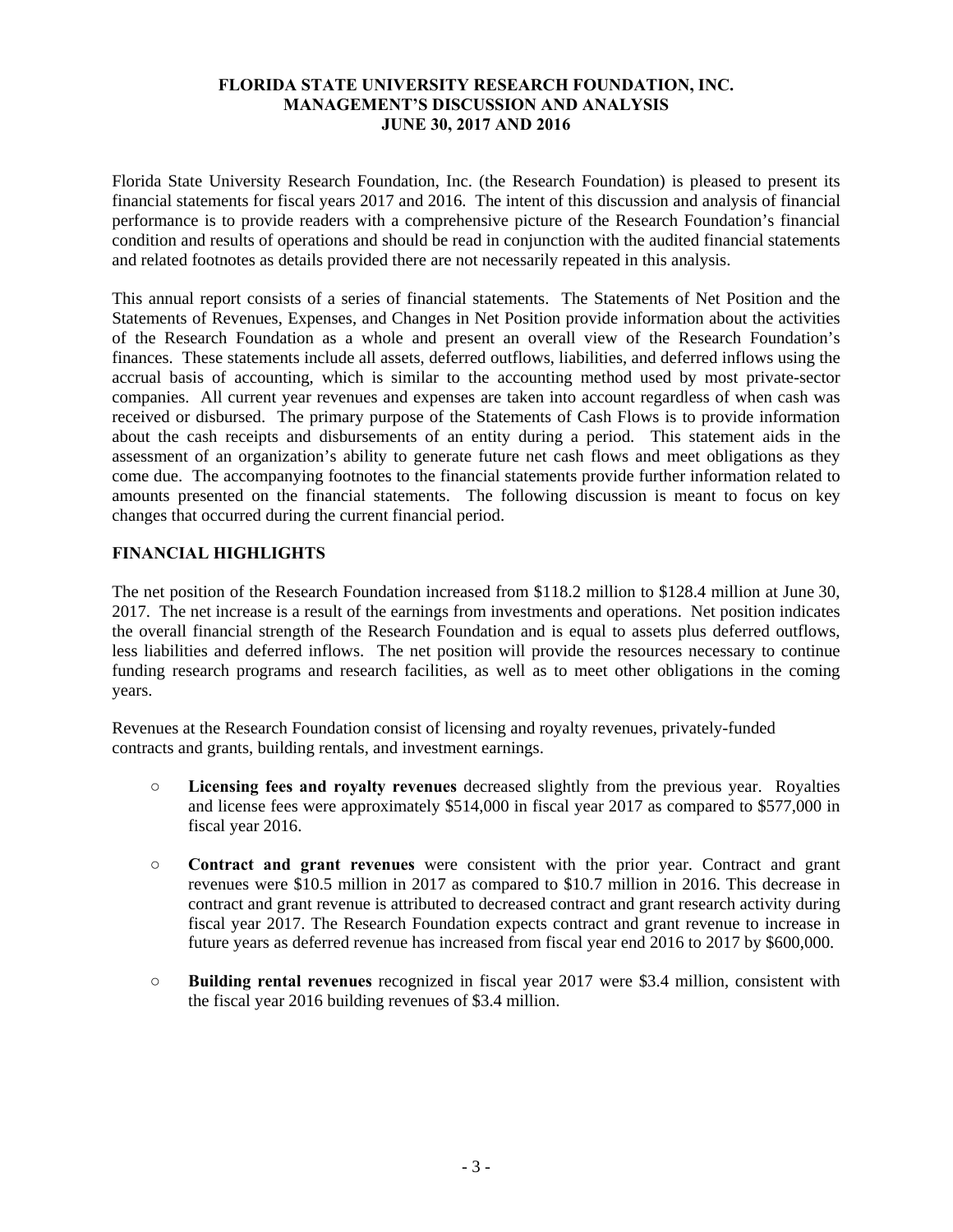**○ Investment revenues** consisted of \$9.2 million during fiscal year 2017 compared to a total gain of \$1.3 million during fiscal year 2016. The Research Foundation realized an investment return on its equities in Northern Trust of 18.4% in fiscal year 2017, compared to 2.3% in fiscal year 2016.

# **RESEARCH FOUNDATION FUNDED PROGRAMS HIGHLIGHTS**

Past royalty revenue and investment earnings provide resources for various internal research programs developed at the University. Spending for these programs is listed as "Research Foundation funded programs" on the Statements of Revenues, Expenses, and Changes in Net Position. These programs include:

- **○** *Eppes Professorships* assist the University in recruiting national scholars by providing a \$40,000 annual grant to selected scholars employed by the University in various disciplines. Past recipients include Pulitzer Prize winners in literature and music composition, a four-time Emmy Award winner, and a former chair of the National Endowment for the Arts. Eppes Professors bring new opportunities to students and campus. The grants are funded from investment earnings with up to \$800,000 committed to this program annually. During fiscal year 2017 there were 10 full Eppes professors, 1 partial Eppes professor and 1 Edgar professor for a total commitment of \$428,000 to the program.
- *Grants for Application Proof of Concept (GAP) Funding Program* support enhancements of inventions or other original works that have been disclosed to the University. It funds projects that University researchers and other interested parties agree will quickly improve the odds that current research results will lead to public availability of a new product or service. The Research Foundation has funded \$250,000 per year for the past thirteen years.

# **OVERVIEW OF THE FINANCIAL STATEMENTS**

#### **Statements of Net Position**

The Statements of Net Position present the assets, liabilities, and net position of the Research Foundation as of the end of the fiscal years. From the data presented, readers are able to determine the net position available to continue the operations of the organization. In 2017, there was an increase in total assets of \$11.2 million. The variance was mainly a result of fiscal year 2017 operating income and the increase in investments as a result of a favorable investment climate.

The current investments increased by \$11.6 million due to the combined effect of \$9.2 million in investment earnings and \$2.4 million of excess operating cash invested in the SBA-LGIP Fund-A during fiscal year 2017. Currently, there are no non-current investments.

Property under capital leases (net) decreased by \$890,000 due to the amortization of the various properties under the capital lease agreements. These assets represent the current amortized cost of various Research Foundation leasehold agreements in Innovation Park.

The royalty allocations payable consists primarily of past royalties not yet spent by departments held on deposit at the Research Foundation. For 2017, this payable increased by \$33,000 due to continued departmental spending being almost equal to additions to the departmental funds held by the Research Foundation.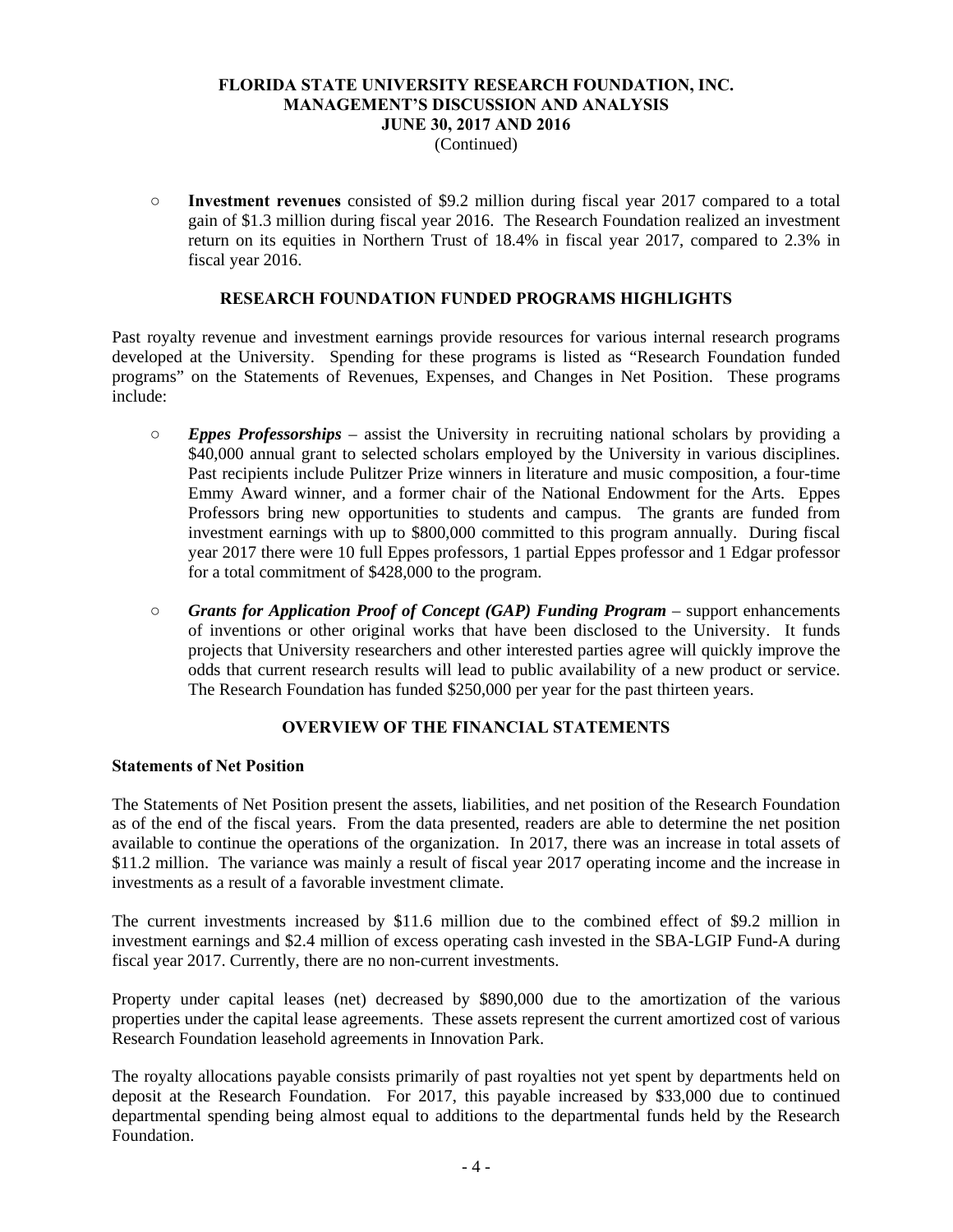Unearned revenue consists of the unexpended portions of contract and grant revenue receipts that are being administered by the Research Foundation. Revenue per the Statements of Revenues, Expenses, and Changes in Net Position is recognized only to the extent expenses are incurred in executing the applicable contracts and grants. Unearned revenue increased by \$600,000 in 2017 due to the increase in contract and grant funding received by the Research Foundation but not yet spent during fiscal year 2017.

In 2017, total liabilities increased by \$900,000. The combination of activities in the University fund payable, unearned revenues, and the obligations under capital leases offset each other. The University fund payable increased by \$800,000 partially due to accrued salary expenses due to the University. The obligations under capital leases, including unamortized bond issuance costs and premium, decreased by \$580,000, which is equal to the annual principle payment to the State Board of Administration and the amortization of the bond premium. The unearned revenues increased by \$600,000 as noted above.



The following chart illustrates the asset components as June 30, 2017, 2016 and 2015: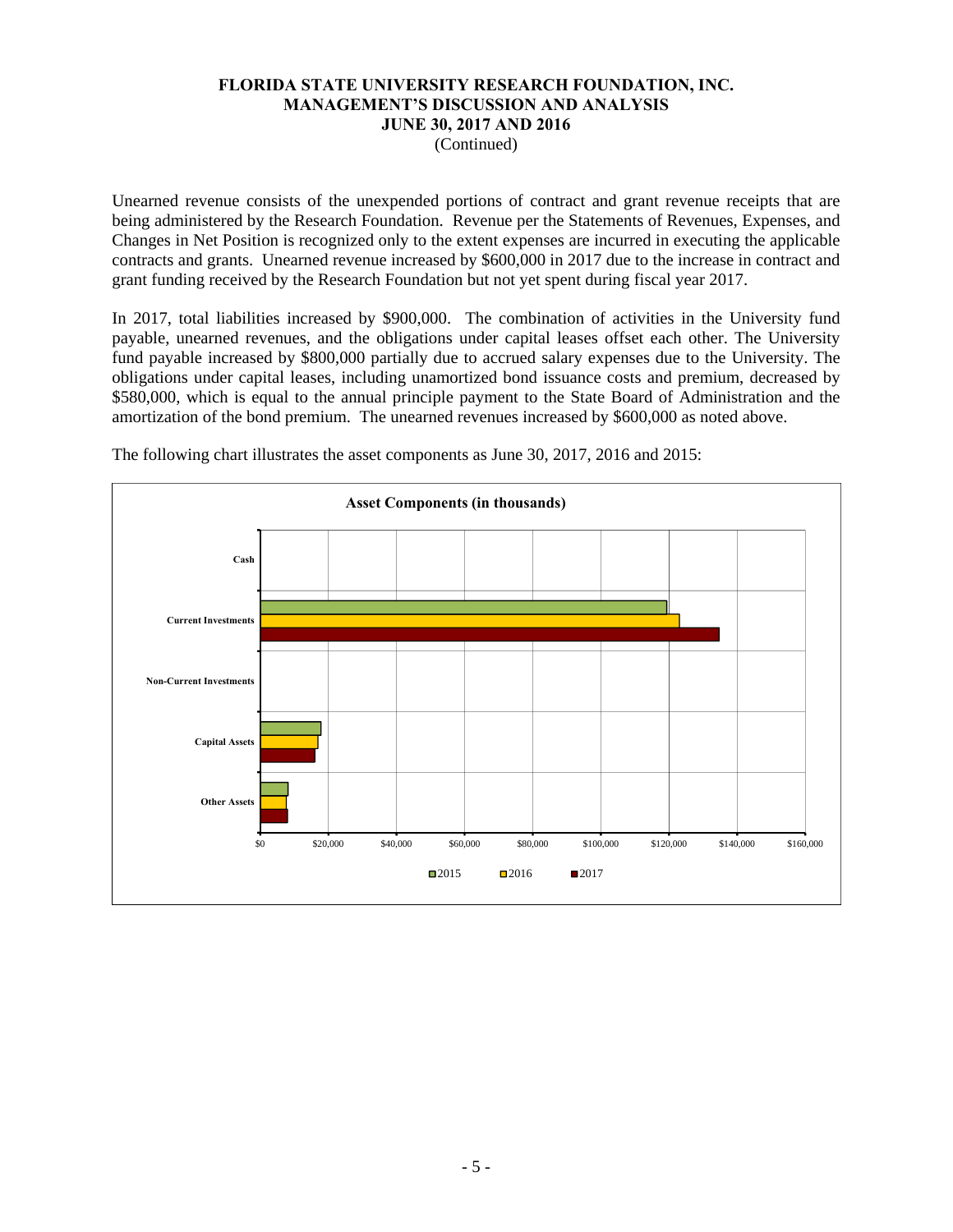![](_page_7_Figure_1.jpeg)

The following chart illustrates the liability components at June 30, 2017, 2016 and 2015:

Computing and presenting the net position (the difference between assets and liabilities) is one way to illustrate the financial health or financial position of the Research Foundation. Over time, increases or decreases in net position are an indicator of whether the overall financial health is improving or deteriorating. The following table summarizes assets, liabilities, and net position as of June 30:

| <b>Net Position (in millions)</b> |    |       | <b>Years Ended June 30,</b> |       |    |       |
|-----------------------------------|----|-------|-----------------------------|-------|----|-------|
|                                   |    | 2017  |                             | 2016  |    | 2015  |
| <b>Current and Other Assets</b>   | S  | 143.0 | \$                          | 130.9 | \$ | 127.7 |
| Capital Assets and Land           |    | 16.0  |                             | 16.9  |    | 17.8  |
| <b>Total Assets</b>               |    | 159.0 | S                           | 147.8 |    | 145.5 |
| Debt Outstanding - Capital Assets | \$ | 10.5  | \$                          | 11.1  | \$ | 11.7  |
| Other Liabilities                 |    | 20.0  |                             | 18.5  |    | 17.4  |
| <b>Total Liabilities</b>          |    | 30.5  | \$                          | 29.6  | ¢  | 29.1  |
| Net Investment in Capital Assets  | \$ | 5.2   | \$                          | 5.6   | \$ | 5.9   |
| Unrestricted                      |    | 123.2 |                             | 112.6 |    | 110.5 |
| <b>Net Position</b>               |    | 128.4 | S                           | 118.2 | \$ | 116.4 |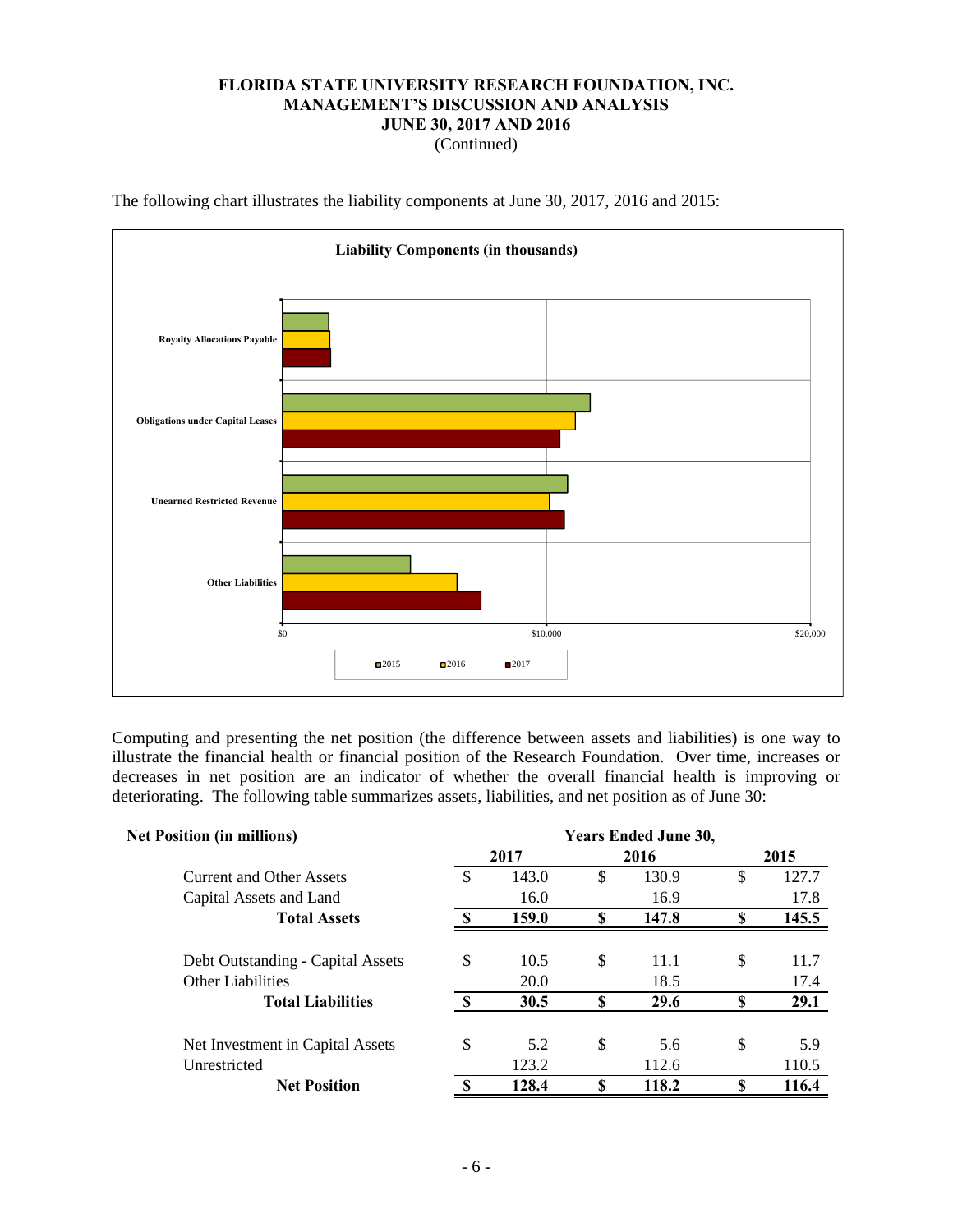The Research Foundation's overall financial condition remains healthy with total assets exceeding total liabilities by \$128.4 million.

#### **Statements of Revenues, Expenses, and Changes in Net Position**

Revenues from licenses and copyrights, contracts and grants, administrative income, rental of research facilities, and investments provide the primary resources used to fund Research Foundation activities. The Research Foundation received \$25.5 million in total revenues during fiscal year 2017 compared to \$18 million in fiscal year 2016. The largest source of income in fiscal year 2017 resulted from the \$10.5 million in contract and grant earnings. The Research Foundation also recognized \$3.4 million in rental income and \$9.2 million from investment earnings during fiscal year 2017. During fiscal year 2016, the largest source of income resulted from contract and grant earnings.

The following charts depict the sources of operating revenues for the periods ending June 30, 2017, 2016 and 2015. The allocation of operating revenues has remained fairly consistent from 2016 to 2017.

![](_page_8_Figure_5.jpeg)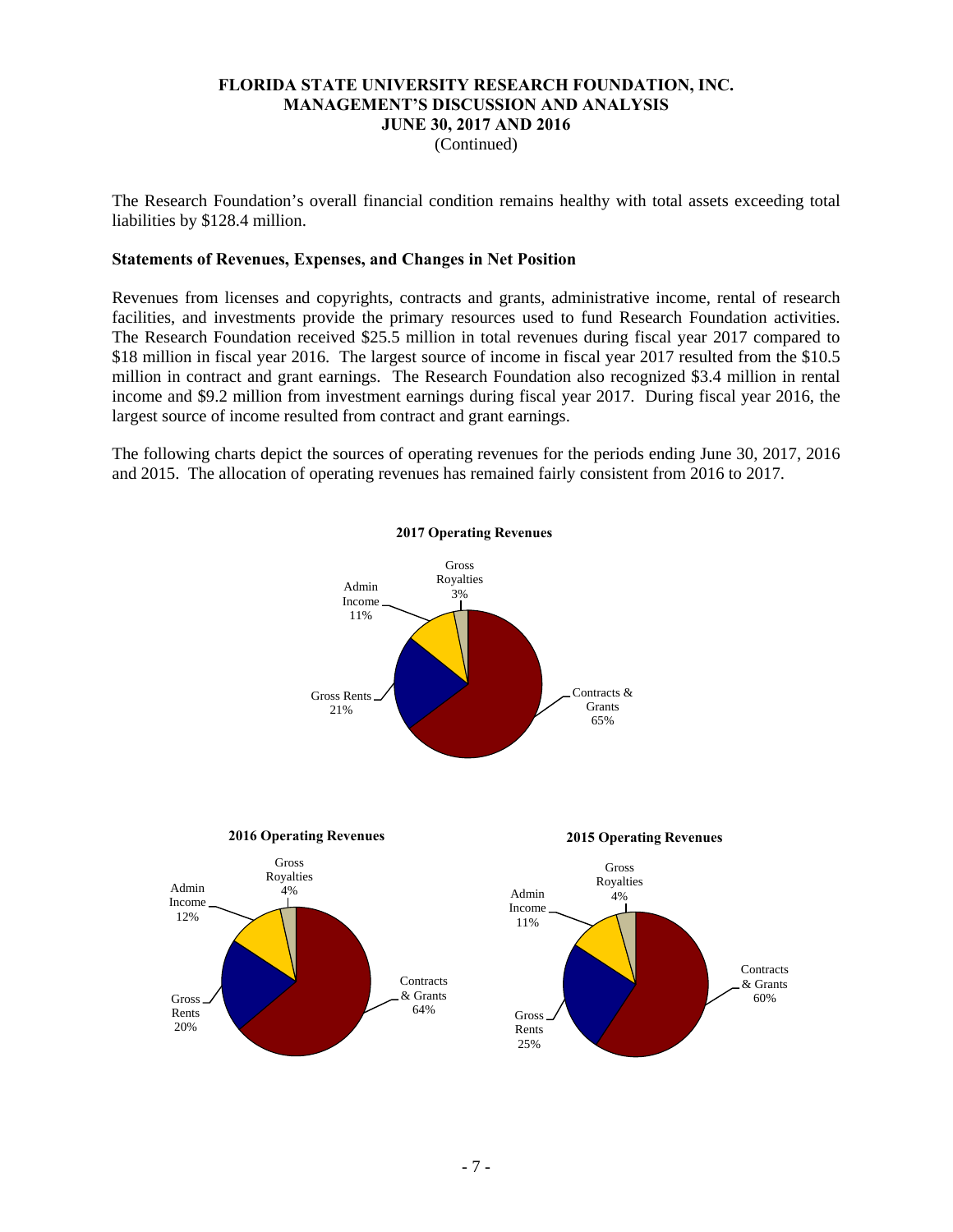(Continued)

Other operating expenses decreased by \$740,000 in 2017 which is primarily attributable to the decrease in contributions to Florida State University (see below), and an increase in personnel costs of \$170,000.

Contributions from/to Florida State University decreased by \$900,000 from the prior year. During fiscal year 2016 the Research Foundation established two projects, for the benefit of the University, in the amount of \$1.1 million and \$2 million, which were recorded as contributions to the University. During fiscal year 2016 the Research Foundation received a \$2 million contribution from the University which was to be used in funding one of the new projects for the benefit of the University. The following list describes the types of receipts and disbursements made as Contributions from/to the University in 2017 and 2016:

|                                                                                          | <b>Years Ended June 30,</b> |    |             |    |           |
|------------------------------------------------------------------------------------------|-----------------------------|----|-------------|----|-----------|
|                                                                                          | 2017                        |    | 2016        |    | 2015      |
| Contributions toward Office of                                                           |                             |    |             |    |           |
| Commercialization                                                                        | \$<br>53,862                | \$ | 56,724      | \$ | 75,559    |
| Residuals available for research<br>spending                                             | 261,920                     |    | 416,224     |    | 362,952   |
| Contracted services, recruiting, and<br>other                                            | 143,001                     |    | 95,599      |    | 97,567    |
| Indirect Cost Distributed to<br>Departments                                              | 250,000                     |    | 150,000     |    | 150,000   |
| Projects established at the Research<br>Foundation, for the benefit of the<br>University |                             |    | 3,100,000   |    |           |
| Transfer from the Office of Research to<br>fund University projects at the               |                             |    |             |    |           |
| <b>Research Foundation</b>                                                               |                             |    | (2,000,000) |    |           |
| Contributions from the University                                                        | (480, 954)                  |    | (686,081)   |    | (700,000) |
|                                                                                          | \$<br>227,829               |    | \$1,132,466 |    | (13,922)  |

**Non-operating revenues** were \$8.0 million greater in 2017 compared to 2016. This increase was primarily due to increased investment earnings. The Research Foundation had investment revenues of \$9.2 million in 2017 compared to \$1.3 million in 2016.

The Research Foundation is considered a component unit of Florida State University, and as such, submits required financial information to be included in their government-wide and fund financial statements.

Florida State University financial statements can be viewed at the following website: http://controller.vpfa.fsu.edu/Annual-Financial-Reports.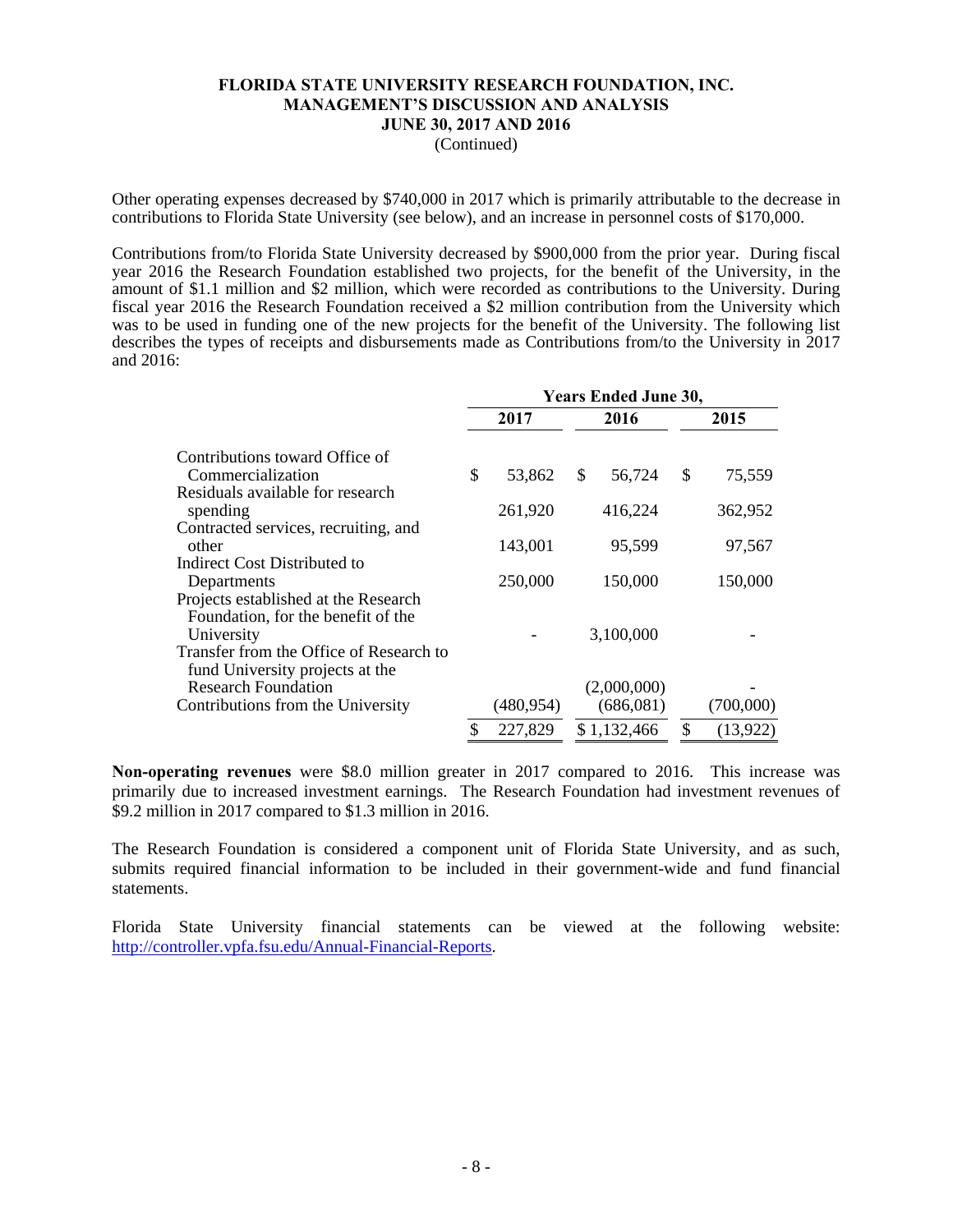#### **FLORIDA STATE UNIVERSITY RESEARCH FOUNDATION, INC. STATEMENTS OF NET POSITION JUNE 30, 2017 AND 2016**

|                                                     | 2017          | 2016          |
|-----------------------------------------------------|---------------|---------------|
| <b>ASSETS</b>                                       |               |               |
| <b>Current assets</b>                               |               |               |
| Cash and cash aquivalents                           | \$<br>271,760 | \$<br>109,785 |
| Current investments                                 | 134,691,350   | 123,083,371   |
| License fees and royalties receivable, net          | 43,750        | 88,492        |
| Grants receivable                                   | 1,185,628     | 688,442       |
| Note receivable, current portion                    | 7,500         |               |
| Accounts receivable - other, net                    | 116,086       | 205,108       |
| Prepaid expenses                                    | 146,639       | 99,065        |
| Total current assets                                | 136,462,713   | 124,274,263   |
| <b>Noncurrent assets</b>                            |               |               |
| Note receivable, long term portion                  | 1,017,500     | 1,000,000     |
| Deposit held with Florida State University          | 3,425,565     | 3,425,565     |
| Land                                                | 1,326,654     | 1,326,654     |
| Property under capital lease, net                   | 13,793,854    | 14,684,300    |
| Buildings, net                                      | 871,178       | 905,806       |
| Lease payments in advance, net                      | 2,071,390     | 2,158,349     |
| Total noncurrent assets                             | 22,506,141    | 23,500,674    |
| <b>Total assets</b>                                 | 158,968,854   | 147,774,937   |
| <b>LIABILITIES</b>                                  |               |               |
| <b>Current liabilities</b>                          |               |               |
| Inventors' royalty allocations payable              | 344,878       | 348,294       |
| Departmental royalty allocations payable            | 1,481,929     | 1,445,595     |
| Other liabilities                                   | 460,384       | 327,634       |
| Unearned restricted revenue                         | 10,676,868    | 10,109,266    |
| Florida State University fund payable               | 6,832,308     | 6,035,976     |
| Obligations under capital leases, current portion   | 530,000       | 515,000       |
| Total current liabilities                           | 20,326,367    | 18,781,765    |
| <b>Noncurrent liabilities</b>                       |               |               |
| Obligations under capital leases, long-term portion | 9,055,000     | 9,585,000     |
|                                                     | 921,462       | 987,281       |
| Bond premium, net<br>Annuity obligations            | 225,569       | 243,317       |
| Total noncurrent liabilities                        | 10,202,031    | 10,815,598    |
|                                                     |               |               |
| <b>Total liabilities</b>                            | 30,528,398    | 29,597,363    |
| <b>NET POSITION</b>                                 |               |               |
| <b>Net position</b>                                 |               |               |
| Net investment in capital assets                    | 5,259,655     | 5,586,162     |
| Unrestricted                                        | 123,180,801   | 112,591,412   |
| <b>Total net position</b>                           | \$128,440,456 | \$118,177,574 |

The accompanying notes to financial statements are an integral part of these statements.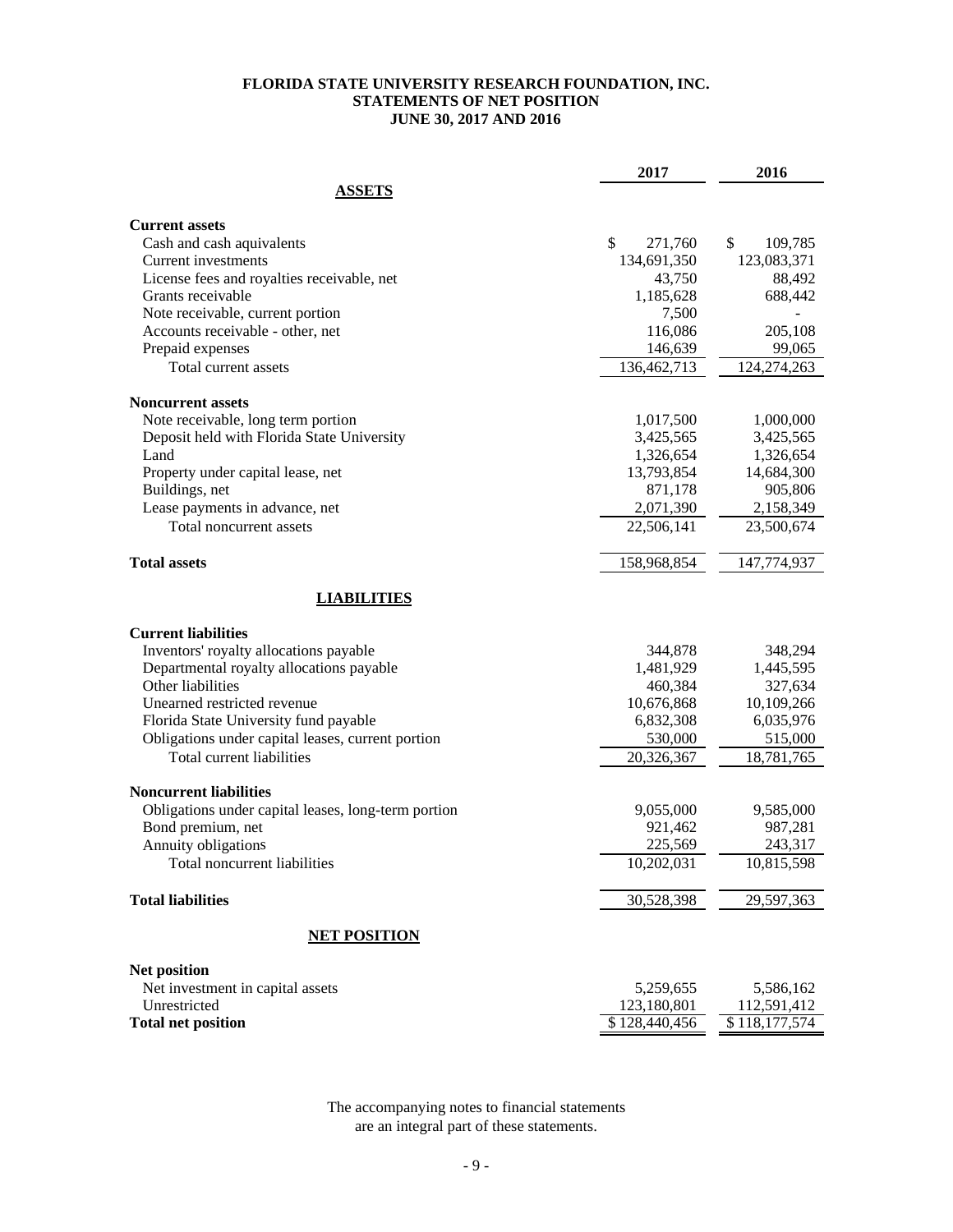#### **FLORIDA STATE UNIVERSITY RESEARCH FOUNDATION, INC. STATEMENTS OF REVENUES, EXPENSES AND CHANGES IN NET POSITION FOR THE YEARS ENDED JUNE 30, 2017 AND 2016**

|                                                            | 2017           | 2016           |
|------------------------------------------------------------|----------------|----------------|
|                                                            |                |                |
| License and grant revenues<br>Licensing fees and royalties | \$<br>513,749  | \$<br>577,153  |
| Contracts and grants - restricted                          | 10,535,027     | 10,655,507     |
| Administrative - unrestricted                              |                |                |
| Contracts and grants                                       | 1,666,511      | 1,919,686      |
| Licenses and other                                         | 138,084        | 130,174        |
| Total license and grant revenues                           | 12,853,371     | 13,282,520     |
| License and grant expense                                  |                |                |
| Inventors' royalty allocations                             | (246, 806)     | (273, 171)     |
| Departmental royalty allocations                           | (153,929)      | (159,269)      |
| Patent and licensing costs                                 | (806, 362)     | (803, 577)     |
| Contracts and grants                                       | (10, 535, 027) | (10, 655, 507) |
| Total license and grant expenses                           | (11, 742, 124) | (11,891,524)   |
| Net license and grant income                               | 1,111,247      | 1,390,996      |
|                                                            |                |                |
| Rent revenues (expenses)                                   |                |                |
| Rental revenue                                             | 3,421,932      | 3,403,295      |
| Building occupancy costs:                                  |                |                |
| Interest on bonds                                          | (293, 131)     | (308, 131)     |
| Amortization and depreciation                              | (1,012,034)    | (1,012,034)    |
| Management and leasing fees                                | (14, 130)      | (95,041)       |
| Other                                                      | (334, 620)     | (319, 381)     |
| Net rental income                                          | 1,768,017      | 1,668,708      |
| Other operating expenses                                   |                |                |
| Personnel costs                                            | (681, 805)     | (512,880)      |
| Contributions to Florida State University                  | (227, 829)     | (1,132,466)    |
| Miscellaneous                                              | (99, 567)      | (62, 371)      |
| Research Foundation funded programs                        | (715,378)      | (753, 878)     |
| Total other operating expenses                             | (1,724,579)    | (2,461,595)    |
| <b>Operating income</b>                                    | 1,154,685      | 598,109        |
|                                                            |                |                |
| Nonoperating revenues (expenses)                           |                |                |
| Investment revenue                                         | 9,229,601      | 1,274,077      |
| Investment portfolio fees                                  | (97,097)       | (86,987)       |
| Change in annuity value                                    | (49,762)       | (52, 467)      |
| Miscellaneous revenue (expense)                            | 25,455         | (4,836)        |
| Total nonoperating revenues                                | 9,108,197      | 1,129,787      |
| <b>Change in net position</b>                              | 10,262,882     | 1,727,896      |
| Net position, beginning of year                            | 118, 177, 574  | 116,449,678    |
| Net position, end of year                                  | \$128,440,456  | \$118,177,574  |

The accompanying notes to financial statements are an integral part of these statements.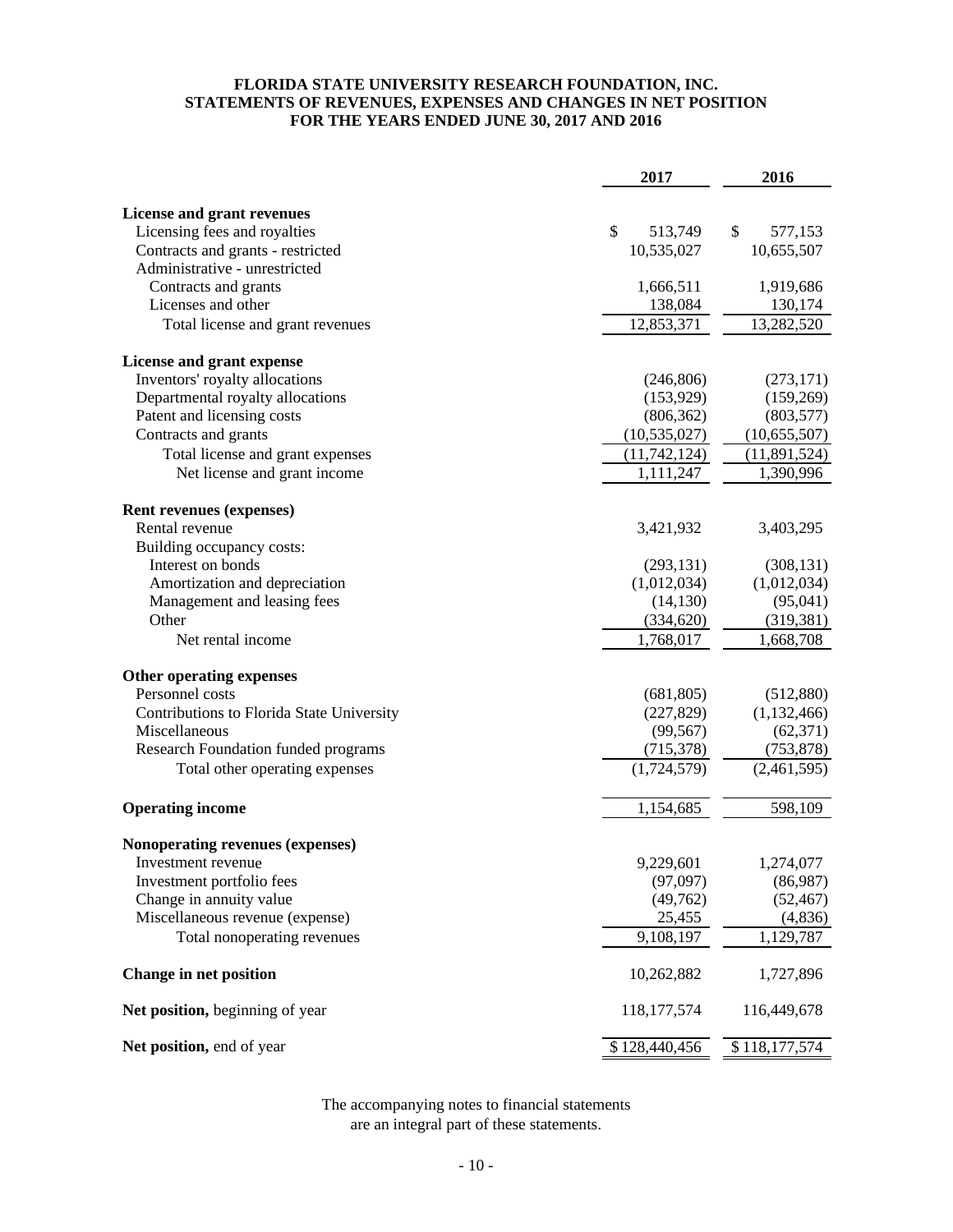#### **FLORIDA STATE UNIVERSITY RESEARCH FOUNDATION, INC. STATEMENTS OF CASH FLOWS FOR THE YEARS ENDED JUNE 30, 2017 AND 2016**

|                                                             | 2017                                | 2016                                |
|-------------------------------------------------------------|-------------------------------------|-------------------------------------|
| <b>Cash flows from operating activities</b>                 |                                     |                                     |
| Licensed products and building program:                     |                                     |                                     |
| Licensing fees and royalties                                | \$<br>558,491                       | \$<br>502,179                       |
| Administrative fees from licenses and other                 | 138,084                             | 130,174                             |
| Rental income                                               | 3,443,834                           | 3,389,803                           |
| Departmental allocation payments                            | (367, 817)                          | (387, 767)                          |
| Patent and licensing costs                                  | (793, 684)                          | (908, 184)                          |
| <b>Building occupancy</b>                                   | (693, 272)                          | (802, 978)                          |
| Net cash provided by licensed products and building program | 2,285,636                           | 1,923,227                           |
| Contracts and grants:                                       |                                     |                                     |
| Receipts                                                    | 12,271,954                          | 12,550,087                          |
| <b>Disbursements</b>                                        | (10, 409, 444)                      | (10, 575, 149)                      |
| Net cash provided by contracts and grants                   | 1,862,510                           | 1,974,938                           |
| Other receipts/disbursements:                               |                                     |                                     |
| Personnel costs                                             | (681, 805)                          | (512,880)                           |
| Research Foundation funded programs                         | (714, 958)                          | (745, 670)                          |
| Contributions to Florida State University                   | 551,925                             | 525,401                             |
| Other disbursements                                         | (117, 884)                          | (64,295)                            |
| Net cash used in other receipts/disbursements               | (962, 722)                          | (797, 444)                          |
| Net cash provided by operating activities                   | 3,185,424                           | 3,100,721                           |
| Cash flows from noncapital financing activities             |                                     |                                     |
| Gift annuity payments                                       | (67,510)                            | (67,510)                            |
| Administrative fees and other                               | 25,455                              | (4, 836)                            |
| Net cash used in noncapital financing activities            | (42,055)                            | (72, 346)                           |
| <b>Cash flows from investing activities</b>                 |                                     |                                     |
| Purchase of investment securities                           | (6,714,392)                         | (10,916,576)                        |
| Sale of investment securities                               | 4,247,998                           | 8,333,919                           |
| Net cash used in investing activities                       | (2,466,394)                         | (2,582,657)                         |
| Cash flows from capital and related financing activities    |                                     |                                     |
| Principal payments on obligations under capital leases      | (515,000)                           | (500,000)                           |
| Net cash used in capital and related financing activities   | (515,000)                           | (500,000)                           |
| Net increase (decrease) in cash and cash equivalents        | 161,975                             | (54,282)                            |
| Cash and cash equivalents, beginning of year                | 109,785                             | 164,067                             |
| Cash and cash equivalents, end of year                      | $\overline{\mathcal{S}}$<br>271,760 | $\overline{\mathcal{S}}$<br>109,785 |

The accompanying notes to financial statements are an integral part of these statements.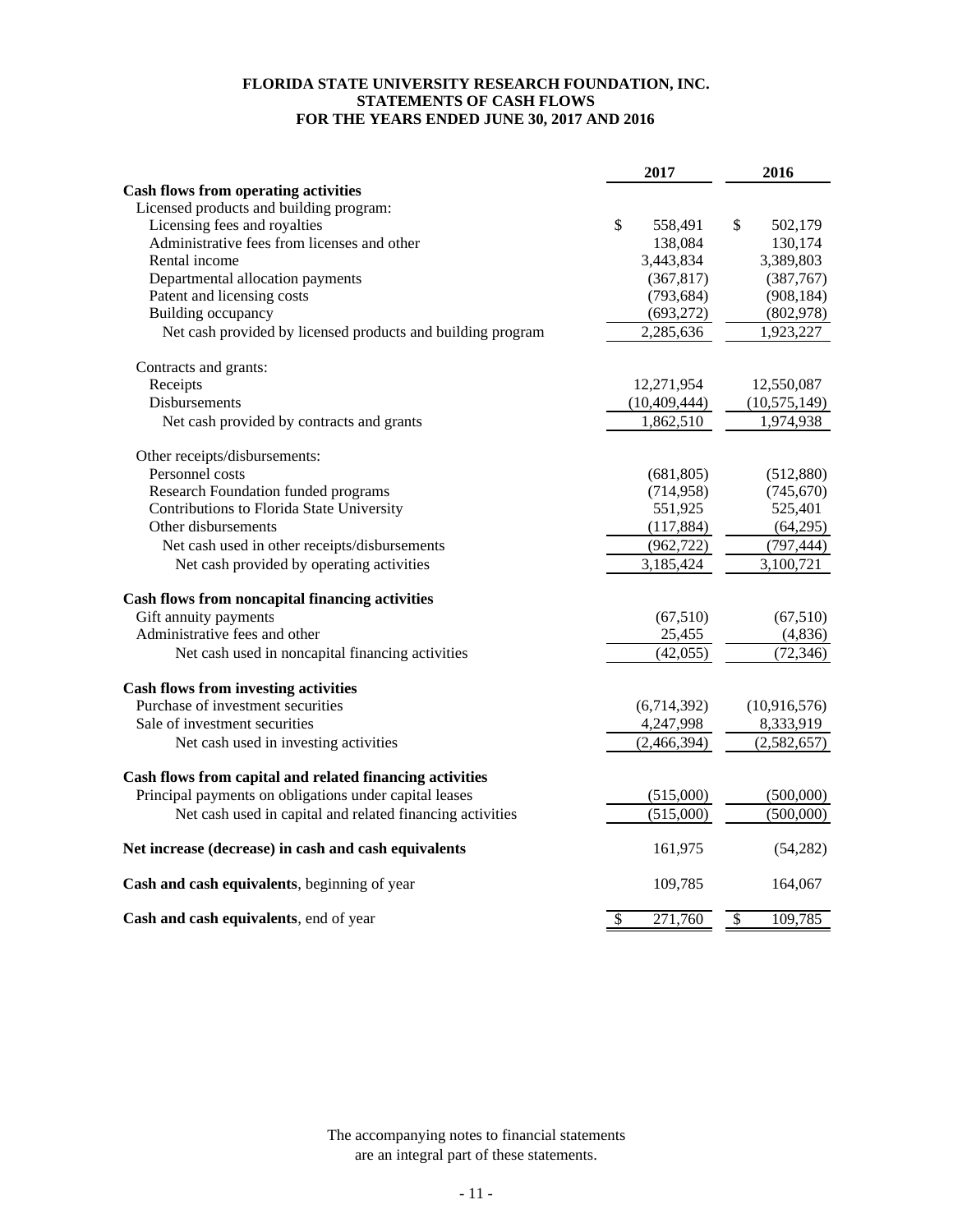#### **FLORIDA STATE UNIVERSITY RESEARCH FOUNDATION, INC. STATEMENTS OF CASH FLOWS FOR THE YEARS ENDED JUNE 30, 2017 AND 2016**

(Continued)

|                                                                                     | 2017 |            | 2016              |  |
|-------------------------------------------------------------------------------------|------|------------|-------------------|--|
| Reconciliation of operating income to net cash<br>provided by operating activities: |      |            |                   |  |
| Operating income                                                                    | \$   | 1,154,685  | \$<br>598,109     |  |
| Adjustments to reconcile operating income                                           |      |            |                   |  |
|                                                                                     |      |            |                   |  |
| to net cash provided by operating activities:                                       |      |            |                   |  |
| Amortization and depreciation of capital assets                                     |      | 1,012,034  | 1,012,034         |  |
| Amortization of bond premium                                                        |      | (65, 819)  | (65, 819)         |  |
| Changes in operating assets and liabilities:                                        |      |            |                   |  |
| License fees and royalties receivables                                              |      | (15,258)   | (74, 974)         |  |
| Other receivables                                                                   |      | (471, 717) | 476,004           |  |
| Prepaid expenses                                                                    |      | (47,574)   | 24,638            |  |
| Note receivable                                                                     |      | (25,000)   |                   |  |
| Change in allowance                                                                 |      | 114,472    |                   |  |
| Royalty allocations payable                                                         |      | 32,918     | 44,673            |  |
| Florida State University fund payable                                               |      | 815,968    | 1,612,873         |  |
| Other liabilities                                                                   |      | 113,113    | 160,905           |  |
| Unearned restricted revenue                                                         |      | 567,602    | (687, 722)        |  |
| Net cash provided by operating activities                                           |      | 3,185,424  | 3,100,721         |  |
|                                                                                     |      |            |                   |  |
| Supplemental noncash information                                                    |      |            |                   |  |
| Unrealized net investment gain (loss)                                               | \$   | 5,405,129  | \$<br>(1,053,272) |  |

The accompanying notes to financial statements are an integral part of these statements.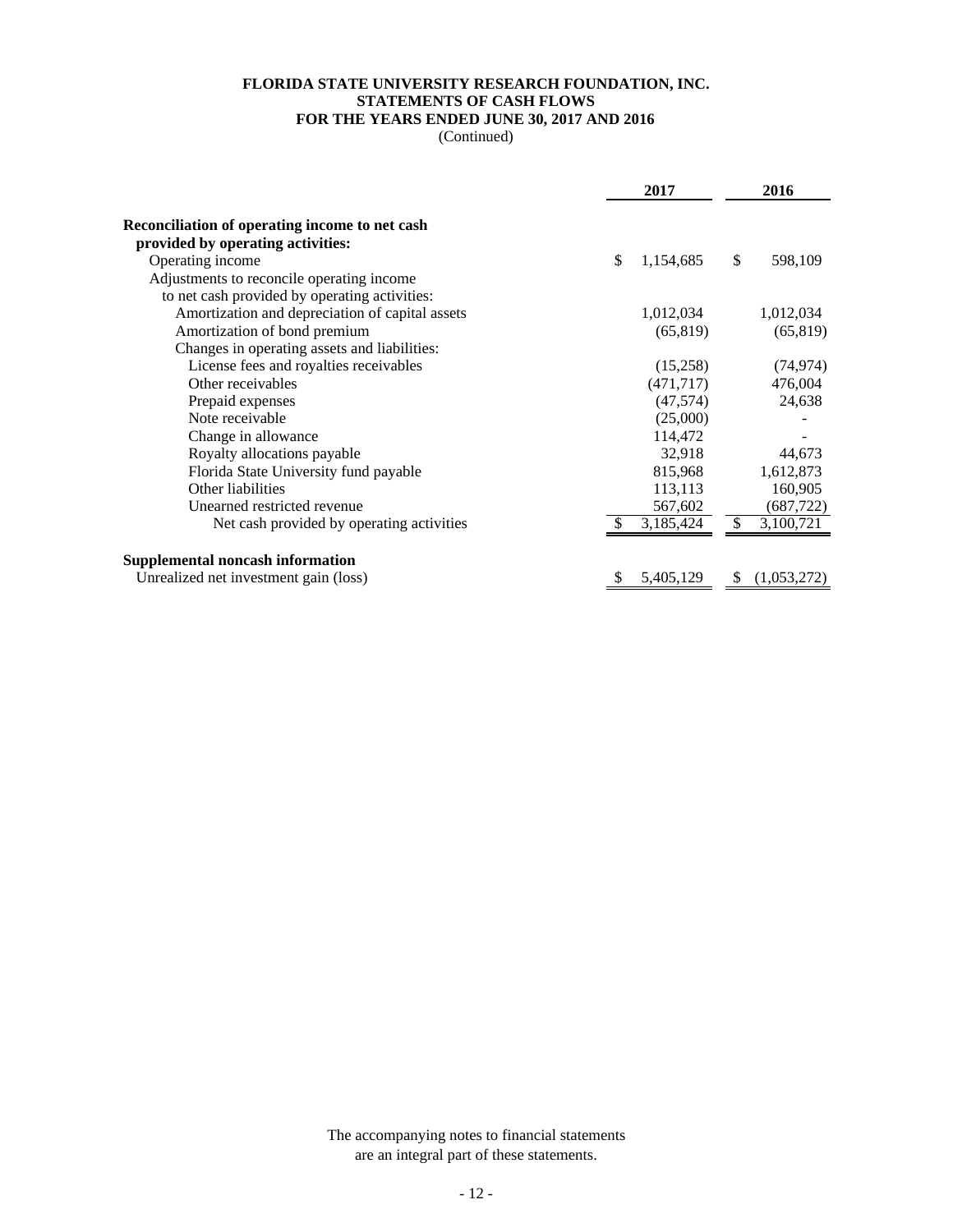# (1) **Reporting Entity:**

The Florida State University Research Foundation, Inc. (the Research Foundation) is a direct support organization as provided for in Section 1004.28, Florida Statutes, Board of Governors Regulation 9.011, and Board of Trustees Regulation 6C2R-2.025. The Research Foundation is considered a component unit of Florida State University (the University). The Research Foundation was formed as a not-for-profit organization in September 1993, in the state of Florida. The purpose of the Research Foundation is to promote and assist the research and training activities of the University through income from contracts, grants, and other sources, including income derived from the development and commercialization of the University's work products.

The Research Foundation is responsible for (1) administering awards funded with private monies for research and development activities of the University where there is a commitment of the University's personnel, equipment, or other facilities; (2) administering income derived from patents and copyrights in accordance with the University's Policies on Patents and University-Sponsored Educational Materials (Copyrights); and (3) developing an infrastructure that supports research activities.

During fiscal year 2015, the Research Foundation obtained an ownership interest in Chieftan, Inc. Chieftan, Inc. was incorporated in February 2015 for the purpose of operating the Chieftan Green Apartment Complex. The Research Foundation owned 100% of the stock of Chieftan, Inc. Chieftan, Inc. is included in the financial statements of the Research Foundation as a consolidated entity for the year ended June 30, 2015. During fiscal year 2016, ownership of the Chieftan Green Apartment Complex was transferred to the Research Foundation, and Chieftan, Inc. was dissolved and all assets were transferred to the Research Foundation.

# (2) **Summary of Significant Accounting Policies:**

(a) **Basis of accounting**––The Research Foundation's financial statements are prepared on the accrual basis of accounting in which transactions are recognized when they occur, regardless of the timing of related cash flows. These financial statements are those of the Research Foundation alone and, accordingly, are not intended to present the financial position or the results of operations of the University.

(b) **Fund accounting**––To ensure observance of limitations and restrictions placed on the use of resources available to the Research Foundation, the accounts of the Research Foundation are maintained in accordance with the principles of fund accounting. This is the procedure by which resources for various purposes are classified for accounting and reporting purposes into funds established according to their nature and purposes. Separate accounts are maintained for each fund; however, for financial statement reporting purposes all funds are combined.

(c) **Use of estimates**––The preparation of financial statements in conformity with accounting principles generally accepted in the United States of America requires management to make estimates and assumptions that affect the reported amounts of assets and liabilities and disclosure of contingent assets and liabilities at the date of the financial statements and the reported amounts of revenues and expenses during the reporting period. Accordingly, actual results could differ from those estimates.

(d) **Cash and cash equivalents**––Cash consists of deposits with financial institutions. Deposits with financial institutions are insured by the Federal Deposit Insurance Corporation up to \$250,000 per depositor or collateralized with securities in Florida's multiple financial institution collateral pool pursuant to Chapter 280, Florida Statutes. At June 30, 2017 bank deposits exceeded the \$250,000 FDIC limit by \$98,195. There was no uninsured amount at June 30, 2016. The Research Foundation has not experienced any losses in such accounts.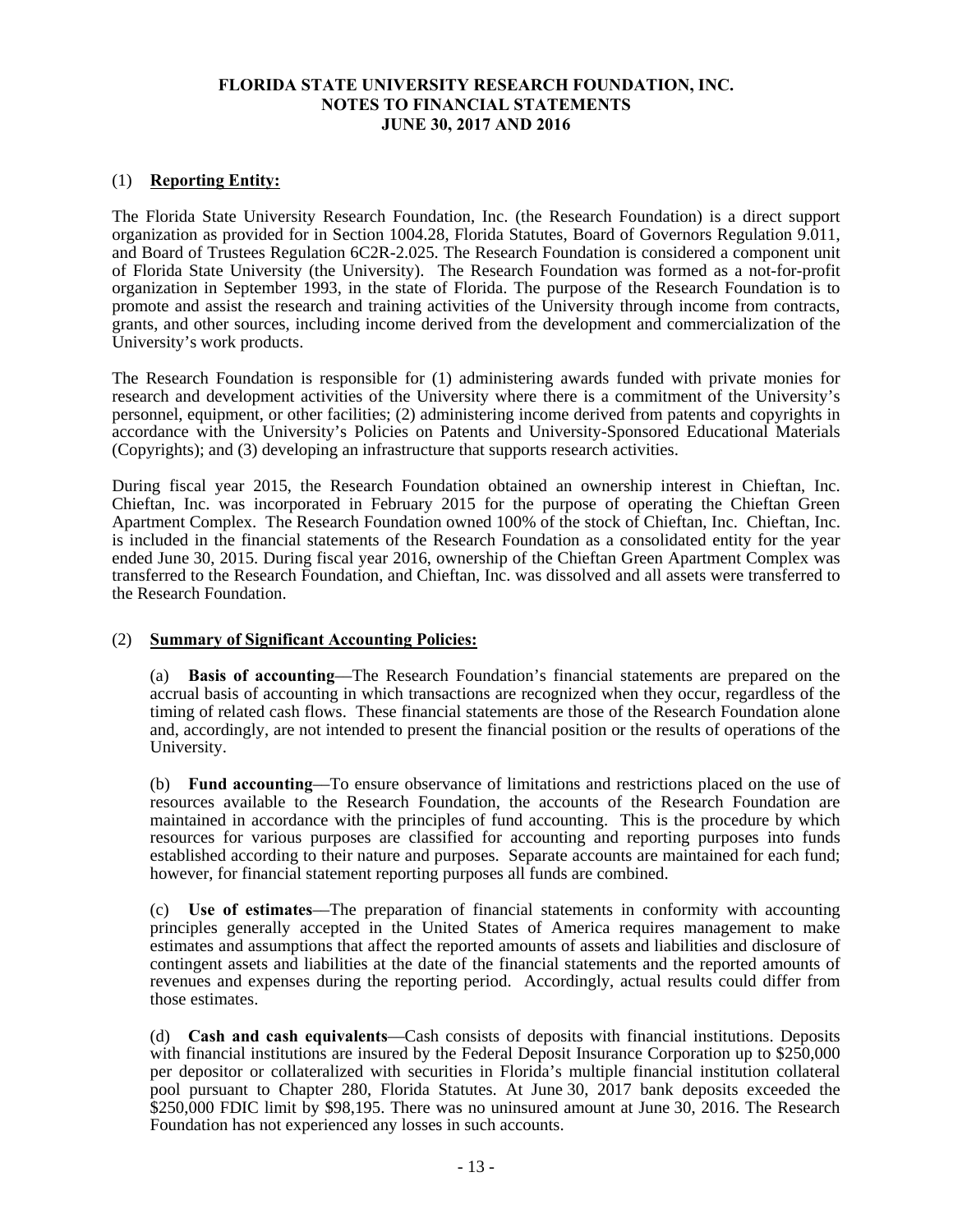#### (2) **Summary of Significant Accounting Policies:** (Continued)

(e) **Investments**––Investments are carried at fair value. Current investments have maturities of one year or less. Current investments consist of monies invested with the State Board of Administration (SBA) Local Government Investment Pool (LGIP) and two funds with Northern Trust, the Northern Institutional Government Select Portfolio (GSP) and the QM Common Daily United States IMI Fund-Non-Lending (NTGI-QM). The Research Foundation invests in the LGIP and owns a share of the respective pool, not the underlying securities. The LGIP's underlying investments consist of federal agency obligations, U.S. Treasury bonds, commercial paper, and various other securities with short-term maturities. The LGIP is not a registrant with the Securities and Exchange Commission (SEC), and operates as an SEC Rule 2a-7 like fund. The Northern Trust GSP is a short-term fund that invests exclusively in high-quality money market instruments. The NTGI-QM is an equity fund that approximates the overall performance of the MSCI United States Investable Market Index. Long-term investments have maturities of greater than one year. Currently, there are no long-term investments.

(f) **Accounts receivable**––Receivables include grants receivables, license and royalty receivables, and other receivables such as rents and expense reimbursements, all of which are valued at net realizable value and are unsecured.

- (i) As of June 30, 2017 and 2016, \$1,110 and \$28,600, respectively, were due from Florida State University, and are included within Accounts receivable – other –.
- (ii) *Allowance for doubtful accounts*––it is the Research Foundation's policy to provide an allowance for accounts receivable that are not expected to be collected. As of June 30, 2017 an allowance for doubtful accounts were deemed necessary related to royalty and patent cost reimbursement receivables. Gross accounts receivables and allowance for doubtful accounts as of June 30, 2017 and 2016 were:

|                                                   | <b>Years Ended June 30,</b> |                             |    |         |
|---------------------------------------------------|-----------------------------|-----------------------------|----|---------|
|                                                   |                             | 2017                        |    | 2016    |
| License fees and royalties receivable, gross      | \$                          | 103,750                     | S  | 88,492  |
| Allowance for doubtful accounts                   |                             | (60,000)                    |    |         |
| License fees and royalties receivable, gross, net | \$                          | 43,750                      | \$ | 88,492  |
|                                                   |                             | <b>Years Ended June 30,</b> |    |         |
|                                                   |                             |                             |    |         |
|                                                   |                             | 2017                        |    | 2016    |
| Accounts receivable - other, gross                | \$                          | 170,558                     | \$ | 205,108 |
| Allowance for doubtful accounts                   |                             | (54, 472)                   |    |         |
| Accounts receivable - other, net                  | \$                          | 116,086                     | S  | 205,108 |

(g) **Deposit**––On May 4, 2015, the University entered into an architectural and engineering agreement to design the Inter-disciplinary Research and Commercialization Building (IRCB). The Research Foundation did not contribute additional funding during the year. As of June 30, 2016 and as of June 30, 2017, the deposit balance of \$3,425,565 includes \$2,945,000 paid to the University as well as \$480,565 in architectural costs related to the project.

(h) **Notes receivable**––Notes receivable include an amount due from Florida State University and an amount due from a private corporation.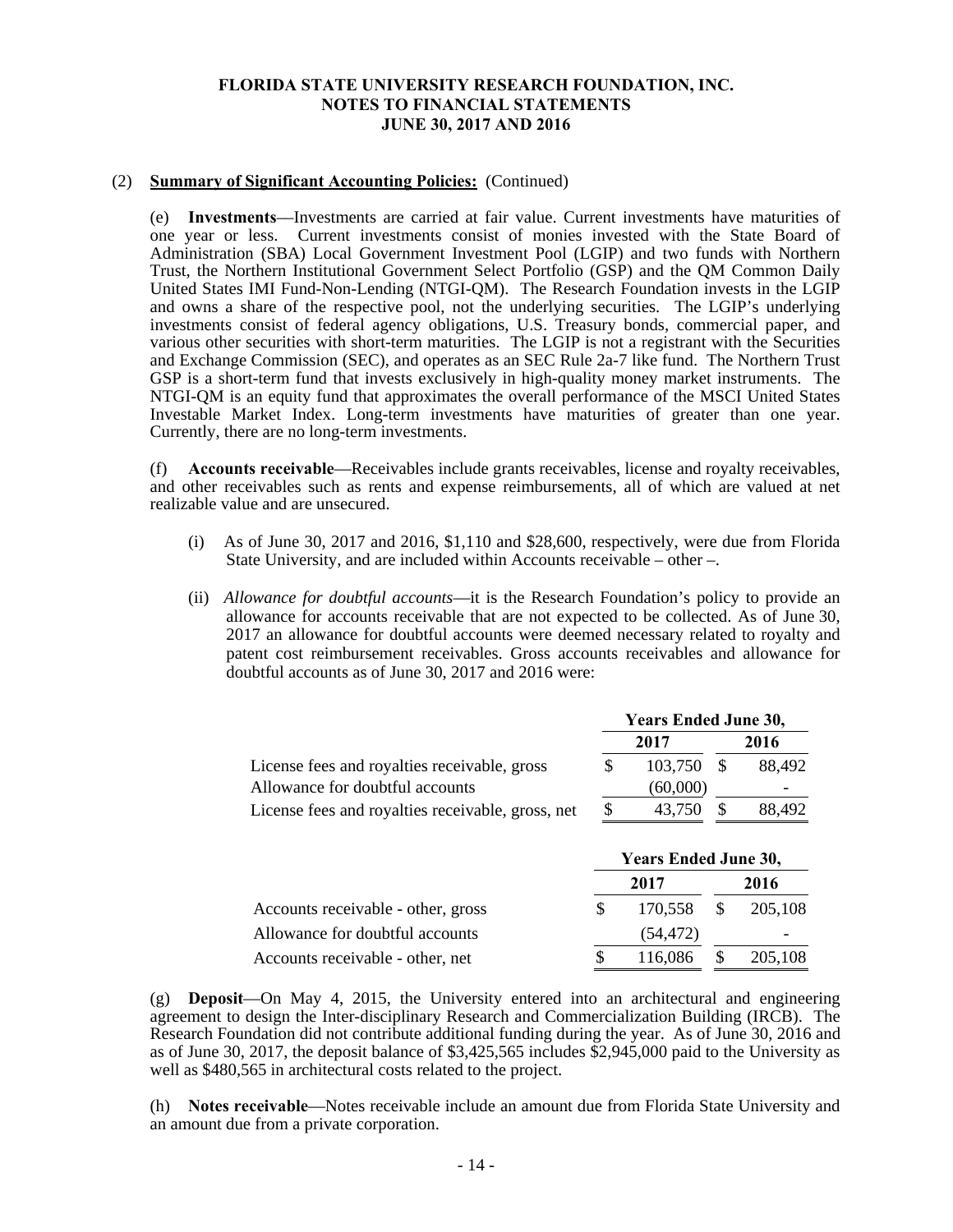# (2) **Summary of Significant Accounting Policies:** (Continued)

On May 19, 2015, the Research Foundation entered into a joint agreement with the Florida State University College of Medicine to plan and design a site for the purchase and installation of the Functional Magnetic Resonance Imaging Machine (fMRI). The Research Foundation provided a loan to the College of Medicine for \$1,000,000. The loan agreement calls for annual payments of \$200,000 beginning October 1, 2017 and ending October 1, 2021. Subsequent to June 30, 2017, the Research Foundation agreed to modify the payment schedule to begin on October 1, 2018 and end on October 1, 2022. The original principal amount does not bear interest. The College of Medicine fMRI project was completed in June 2017 and is currently in use.

On September 14, 2011, the Research Foundation provided an entrepreneurial cash advance in the amount of \$25,000 to BioFront Technologies, Inc., a spinoff of intellectual property developed at Florida State University. The purpose of the advance was to accelerate license negotiations and technical/product development. The non-interest bearing advance was to be repaid by June 1, 2016 or a mutually agreeable repayment schedule was to be negotiated. On April 26, 2017, a repayment schedule was established with monthly payments beginning in July 2017 and continuing through January 2020.

(i) **Concentration of credit risk**––The financial instruments exposed to concentrations of credit risk consist primarily of cash, cash equivalents, and investments. All investment transactions have credit exposure to the extent that a counterparty may default on an obligation to the Research Foundation. Credit risk is a consequence of carrying investment positions. To manage credit risk, the Research Foundation limits its exposure by investing primarily in the SBA investment pools and Northern Trust funds which invest in higher quality investments with varying maturity rates.

(j) **Property under capital leases**––The buildings acquired under capital lease agreements have been capitalized at the present value of the minimum lease payments as of the beginning of the lease term, which approximated their fair value at that time. The buildings are being amortized over the lease terms using the straight-line method.

(k) **Royalty allocations payable**––Royalty allocations payable consists of two balance sheet components, the inventors' department allocations payable and the inventors' allocations payable.

The inventors' department allocations payable makes up the largest piece of this liability. The department or unit of which the inventor is a member receives a percentage of royalties earned. When royalties are accrued, the Research Foundation calculates the amount due to the department and records an expense and a liability. Allocations stay on deposit with the Research Foundation and departments have authority to spend down the balance on research-related items. At year end, the payable reflects amounts earned and available to the departments. As of June 30, 2017 and 2016, the inventors' department allocations payable balance was \$1,481,929 and \$1,445,595, respectively.

The inventors' allocations payable is comprised of monies due to individuals responsible for the development of various patented or copyrighted research. As royalties are accrued, the Research Foundation calculates the amount due to the inventors, and records an expense and accrues a liability for this amount. Subsequent distributions are then charged against the accrued liability in the following fiscal year. As of June 30, 2017 and 2016, the inventors' allocations payable balance was \$344,878 and \$348,294, respectively.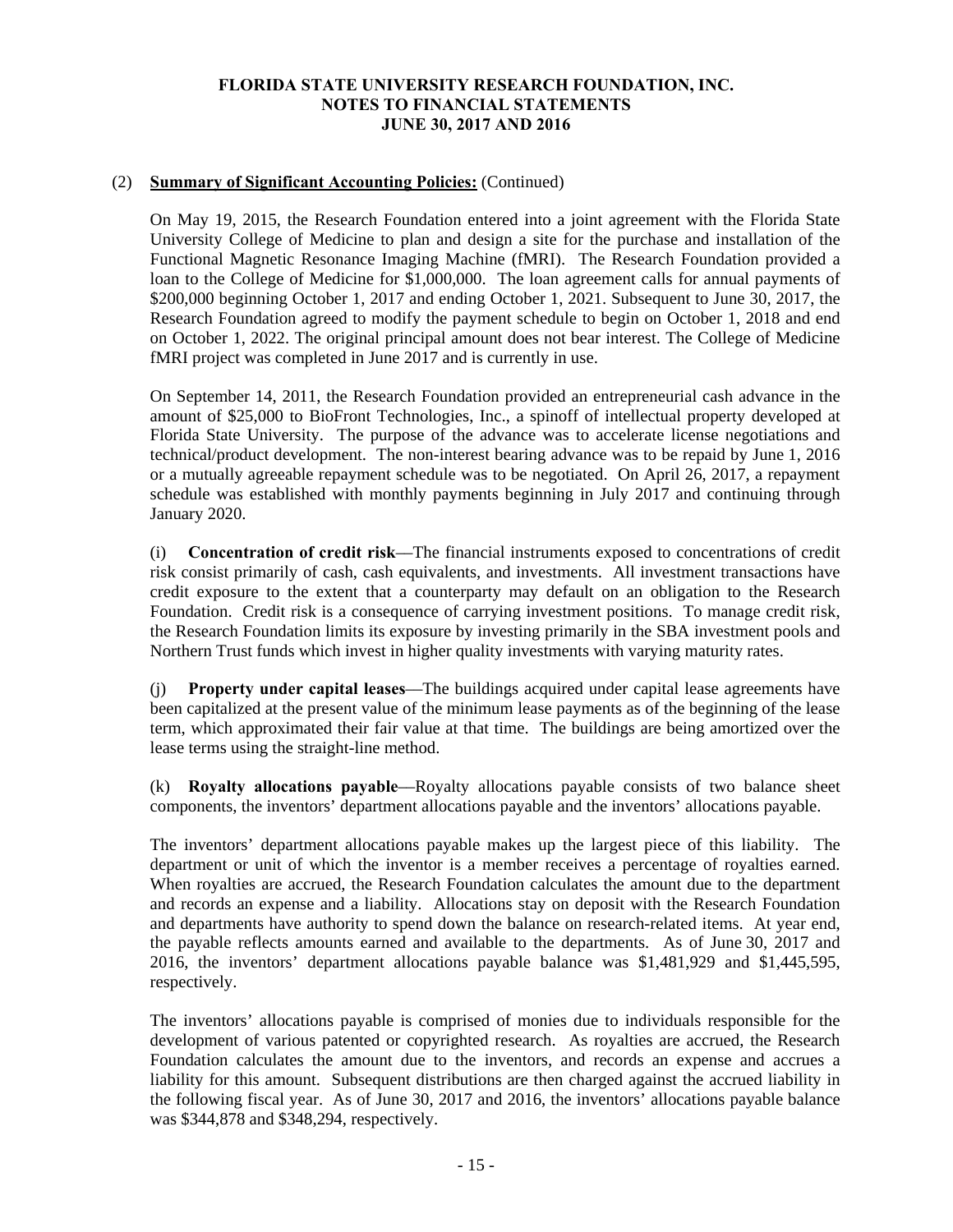# (2) **Summary of Significant Accounting Policies:** (Continued)

(l) **Bond issuance costs and premiums**––The Research Foundation amortizes bond premiums over the term of the related obligations under capital leases (bonds) using the straight-line method. Due to the implementation of a new accounting principle during the year ended June 30, 2014, the Research Foundation expensed its remaining unamortized bond issuance costs.

(m) **Patent and licensing costs**––The Research Foundation expenses patent and licensing costs as incurred. For the years ended June 30, 2017 and 2016, the Research Foundation incurred patent and licensing costs of \$1,185,766 and \$1,098,188, respectively, and recognized reimbursements from licensees in the amount of \$379,404 and \$294,611 resulting in a net expense of \$806,362 and \$803,577, respectively. For the year ended June 30, 2017, gross reimbursements of \$433,876 were reduced by a \$54,472 increase in allowance for doubtful accounts on receivables, resulting in net reimbursement recognized of \$379,404. For the year ended June 30, 2016 no change in allowance for doubtful accounts was recognized.

(n) **Income taxes**––Pursuant to a determination letter received from the Internal Revenue Service, the Research Foundation is exempt from federal income tax under Section  $501(c)(3)$  of the Internal Revenue Code, and as such is liable for tax only on business income unrelated to the purpose for which it is exempt. No provision for income tax expense or liability has been made in either year presented. There are currently no Internal Revenue Service audits in progress for any tax periods, and no significant nonfederal tax jurisdictions. The Research Foundation's income tax returns for the past three years remain subject to examination.

#### (o) **Revenue recognition**

- (i) *Operating revenues*––includes activities that have the characteristics of exchange transactions, such as contracts and grants, building rental, and royalties and licensing. Exchange transactions are transactions in which each party receives and gives up essentially equal values.
- (ii) *Nonoperating revenues*––includes activities that have characteristics of nonexchange transactions, such as investment income. Nonexchange transactions are transactions in which an entity either gives or receives value to another party without directly giving or receiving equal value in exchange.

(p) **Licensing fees and** royalties––The Research Foundation recognizes licensing and royalty revenues on commercialization agreements resulting from intellectual property produced at Florida State University. Revenue is reported net of changes in allowance for doubtful accounts on related receivables. For the years ended June 30, 2017 and 2016, the Research Foundation earned gross license and royalty revenues of \$573,749 and \$577,153, respectively, and 2017 revenue was reduced by increasing allowance for doubtful accounts by \$60,000. There was no allowance for doubtful accounts in 2016.

(q) **Administrative revenue – unrestricted**––The Research Foundation recognizes administrative overhead and residual revenues on restricted contracts, grants, and licenses on an annual basis. These amounts are considered unrestricted and remain on deposit with the Research Foundation to support research activity at the University.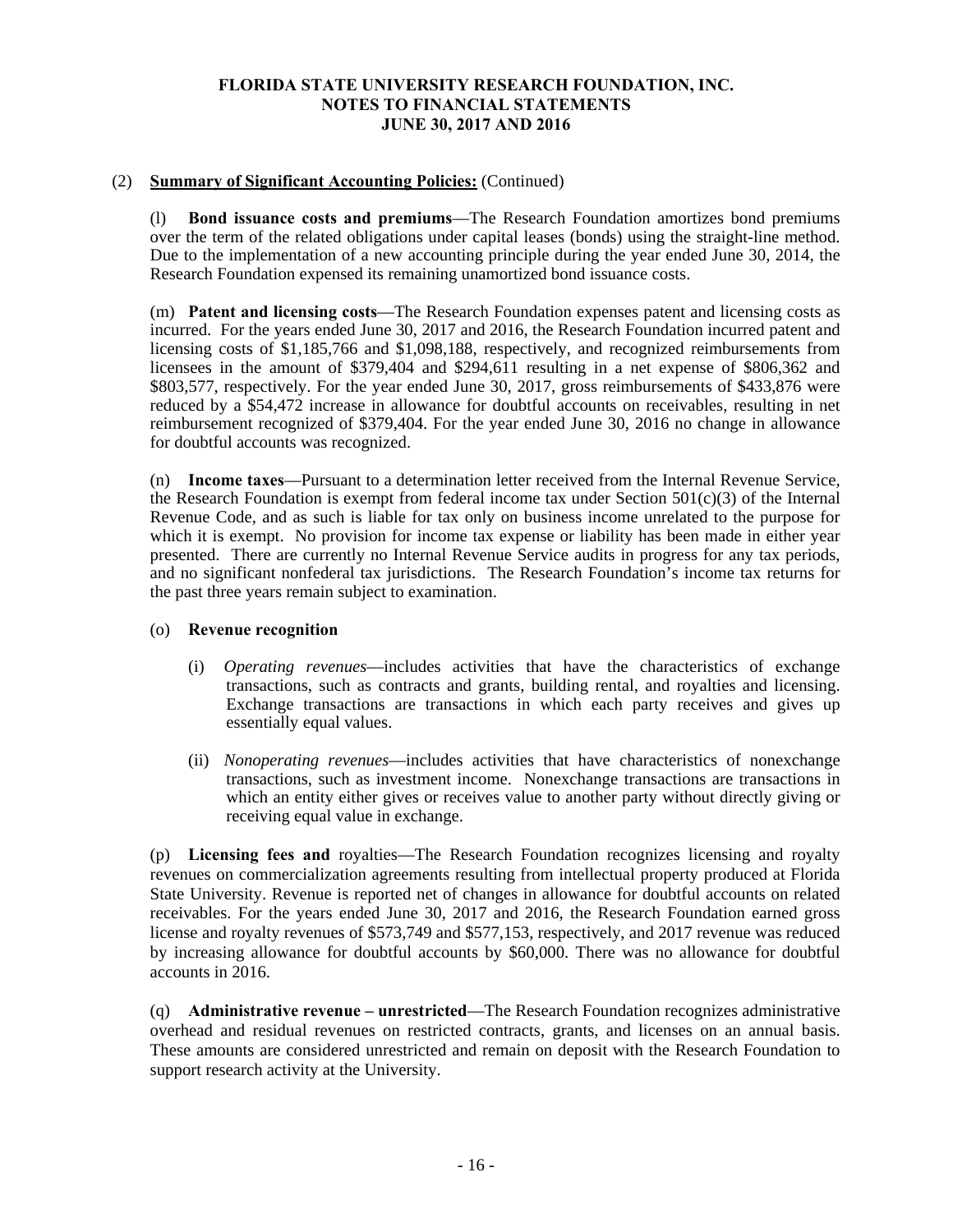# (2) **Summary of Significant Accounting Policies:** (Continued)

The revenue breakdown for administrative revenue is as follows:

|                              | <b>Years ended June 30,</b> |              |  |           |
|------------------------------|-----------------------------|--------------|--|-----------|
|                              |                             | 2017         |  | 2016      |
| Administrative overhead:     |                             |              |  |           |
| Contracts and grants         |                             | 1,404,591 \$ |  | 1,503,462 |
| Licenses and other           |                             | 138,084      |  | 130,174   |
| Contract and grant residuals |                             | 261,920      |  | 416,224   |
| Total administrative revenue |                             | 1,804,595 \$ |  | 2,049,860 |

(r) **Pronouncements issued**––GASB issued Statement No. 87, *Leases*, in June 2017. GASB 87 aims to better meet the information needs of financial statement users by improving accounting and financial reporting for leases. The provisions in GASB 87 are effective for periods beginning after December 15, 2019.

(s) **Reclassifications**––Certain accounts in the prior year information have been reclassified for comparative purposes to conform with the presentation in the current-year financial statements.

# (3) **Investments:**

Investments at June 30, 2017 and 2016, consist of investments held in multiple investment pools at the SBA and funds held at Northern Trust.

The Research Foundation categorizes its fair value measurements within the fair value hierarchy established by generally accepted accounting principles. The hierarchy is based on the valuation inputs used to measure the fair value of the asset. Level 1 inputs are quoted prices in active markets for identical assets; Level 2 inputs are significant other observable inputs; Level 3 inputs are significant unobservable inputs.

The Research Foundation has the following recurring fair value measurements as of June 30, 2017 and 2016.

- SBA LGIP Fund A is a SEC Rule "2a7-like" external investment pool measured at amortized cost as provided by paragraph 16 of GASB Statement No. 31. Amortized cost is considered fair value of the investment.
- Northern Trust Northern Institutional Government Select Portfolio (GSP) invests exclusively in high-quality money market instruments. The Northern Trust GSP is valued at the closing price as reported by the fund. (Level 1 inputs)
- Northern Trust QM Common Daily United States IMI Fund-Non-Lending (NTGI-QM) is an equity fund that approximates the overall performance of the MSCI United States Investable Market Index. The Northern Trust NTGI-QM is valued at Net Asset Value as reported by the fund. (Level 2 inputs)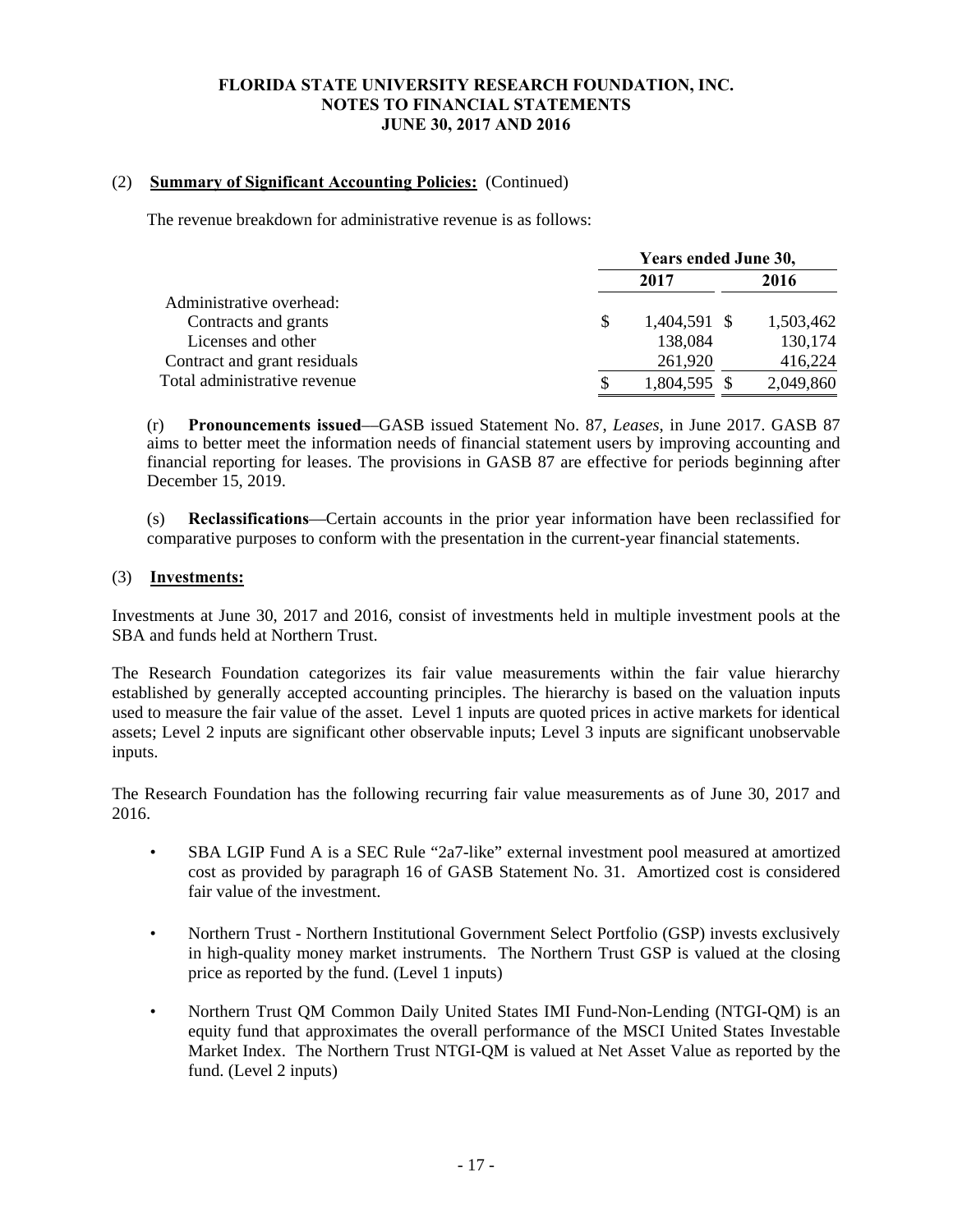# (3) **Investments:** (Continued)

At June 30, 2017, the Research Foundation had the following investments:

| <b>Investment Type</b>           |  | <b>Fair Value</b> |  |  |  |
|----------------------------------|--|-------------------|--|--|--|
| SBA LGIP Fund A                  |  | 38,917,111        |  |  |  |
| Northern Trust GSP (Level 1)     |  | 39,564,883        |  |  |  |
| Northern Trust NTGI-QM (Level 2) |  | 56,209,356        |  |  |  |
| Total                            |  | 134,691,350       |  |  |  |

At June 30, 2016, the Research Foundation had the following investments:

| <b>Investment Type</b>           |               | <b>Fair Value</b> |  |  |  |
|----------------------------------|---------------|-------------------|--|--|--|
| SBA LGIP Fund A                  | $\mathcal{S}$ | 35.693.642        |  |  |  |
| Northern Trust GSP (Level 1)     |               | 39,919,670        |  |  |  |
| Northern Trust NTGI-QM (Level 2) |               | 47,470,059        |  |  |  |
| Total                            |               | \$123,083,371     |  |  |  |

*Interest rate risk*––In accordance with its investment policy, the Research Foundation manages its exposure to declines in fair value by limiting the weighted average maturity of its investment portfolio to less than eight years. At June 30, 2017 and 2016, the weighted average maturity of the GSP is 39 days and 56 days, respectively, and there are no weighted average maturities for the NTGI-QM as those investments are considered to be perpetual maturity holdings. At June 30, 2017 and June 30, 2016, the weighted average maturity of the LGIP is 39 days.

*Credit risk*––In accordance with an investment services agreement, the Research Foundation follows the investment policies of the SBA, including those related to credit risk. The LGIP is rated by Standard  $\&$ Poors and had a rating of AAAm as of June 30, 2017 and June 30, 2016. The GSP is rated by Standard & Poors and had a rating of AAAm as of June 30, 2017 and June 30, 2016. The NTGI-QM fund is an equity fund and therefore S&P bond ratings do not exist on its underlying holdings.

Investment revenues consisted of the following amounts:

|                                                | <b>Years Ended June 30,</b> |              |  |             |
|------------------------------------------------|-----------------------------|--------------|--|-------------|
|                                                |                             | 2017         |  | 2016        |
| Realized gains on non-current investments      |                             | 975 S        |  | 40.350      |
| Realized gains on current investments          |                             | 3,823,497    |  | 2,286,999   |
| Unrealized losses/gains on current investments |                             | 5,405,129    |  | (1,053,272) |
| Total investment revenues                      |                             | 9,229,601 \$ |  | 1,274,077   |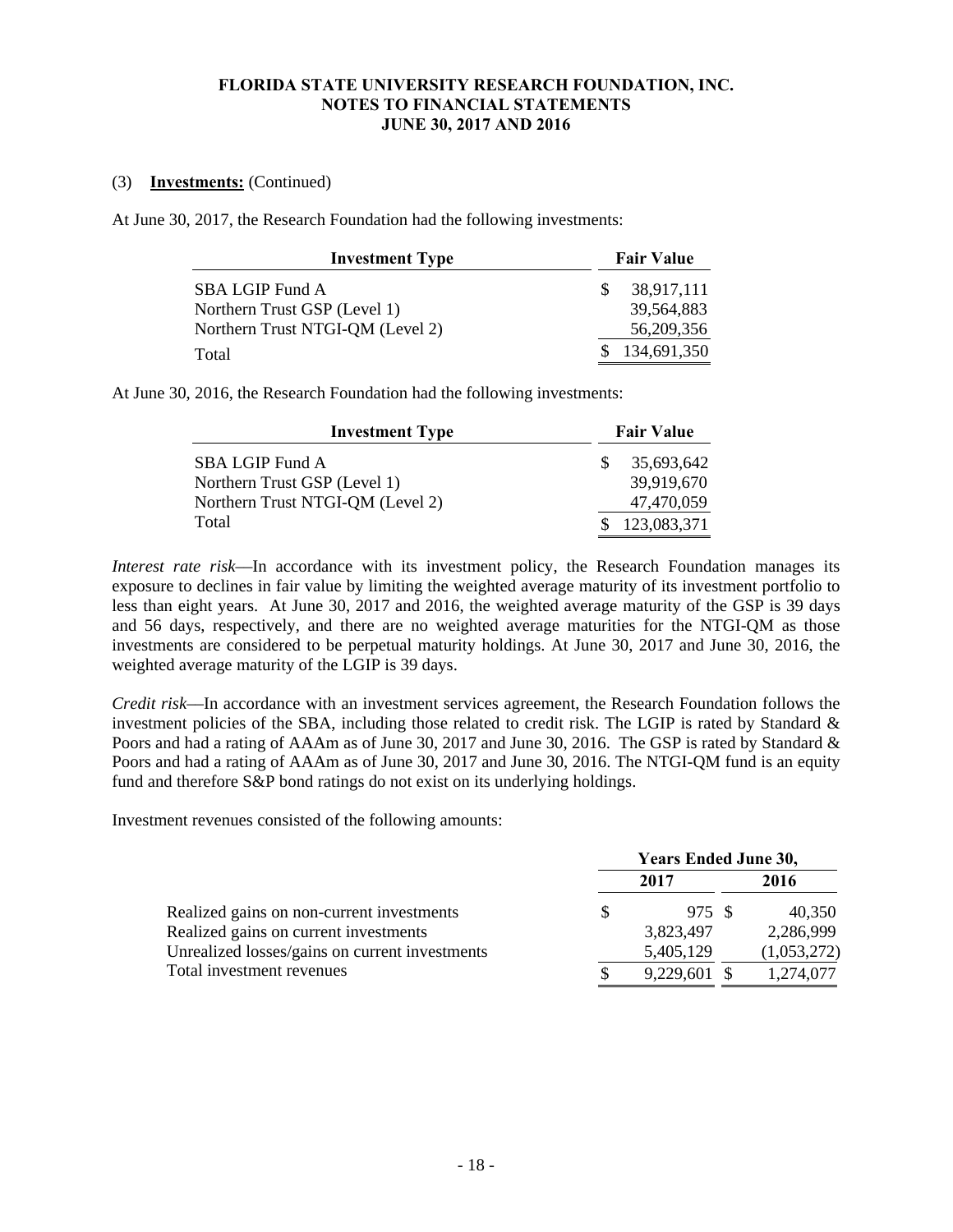#### (4) **Unearned Restricted Revenue:**

Unearned restricted revenue consists of the unexpended portions of contracts and grants that are being administered by the Research Foundation. Revenue is recognized only to the extent expenses are incurred in executing the applicable contracts and grants.

Changes in unearned restricted revenue from these contracts and grants consist of the following:

|                                                  |   | 2017           | 2016         |
|--------------------------------------------------|---|----------------|--------------|
| <b>Beginning balance</b>                         | S | 10,109,266 \$  | 10,796,989   |
| Contracts and grants                             |   | 12,769,140     | 11,887,470   |
| Restricted contracts and grants expenditures     |   | (10, 535, 027) | (10,655,507) |
| Administrative contracts and grants expenditures |   | (1,666,511)    | (1,919,686)  |
| <b>Ending balance</b>                            |   | 10,676,868 \$  | 10,109,266   |

#### (5) **Lease Payments in Advance:**

#### Materials Research Building

The Research Foundation entered into an agreement with the University to construct the Materials Research Building. The costs of construction were to be funded primarily by the University and supplemented with additional funds by the Research Foundation. The construction of the building was substantially complete in December 2008. Costs expended by the Research Foundation net of University reimbursements were \$2,059,067. The Research Foundation entered into a lease agreement with the University to manage the building. The lease agreement between the University and the Research Foundation does not meet the criteria for a capital lease; therefore, the Research Foundation has classified the payments as a Lease Payment in Advance. The lease payment in advance balance as of June 30, 2017 is \$1,511,865 including accumulated amortization of \$547,200. The lease payment in advance balance as of June 30, 2016 is \$1,577,600 including accumulated amortization of \$481,467. The payment in advance will be amortized over the life of the lease, which runs through June 30, 2040, using the straightline method.

# Aero-Propulsion, Mechatronics, and Energy (AME) Building

During fiscal year 2008, the Research Foundation entered into an agreement with the University to construct the AME Building. The costs of construction were to be funded primarily by the University and supplemented with additional funds by the Research Foundation. The construction of the building began in fiscal year 2009 and was substantially complete in December 2011. Costs expended by the Research Foundation net of University reimbursements were \$674,232. The Research Foundation entered into a lease agreement with the University to manage the building. The lease agreement between the University and Research Foundation does not meet the criteria for a capital lease; therefore, the Research Foundation has classified the payments as a Lease Payment in Advance. The lease payment in advance balance as of June 30, 2017 is \$559,525 including accumulated amortization of \$114,707. The lease payment in advance balance as of June 30, 2016 is \$580,749 including accumulated amortization of \$93,483. The payment in advance will be amortized over the life of the lease, which runs through June 30, 2043, using the straight-line method.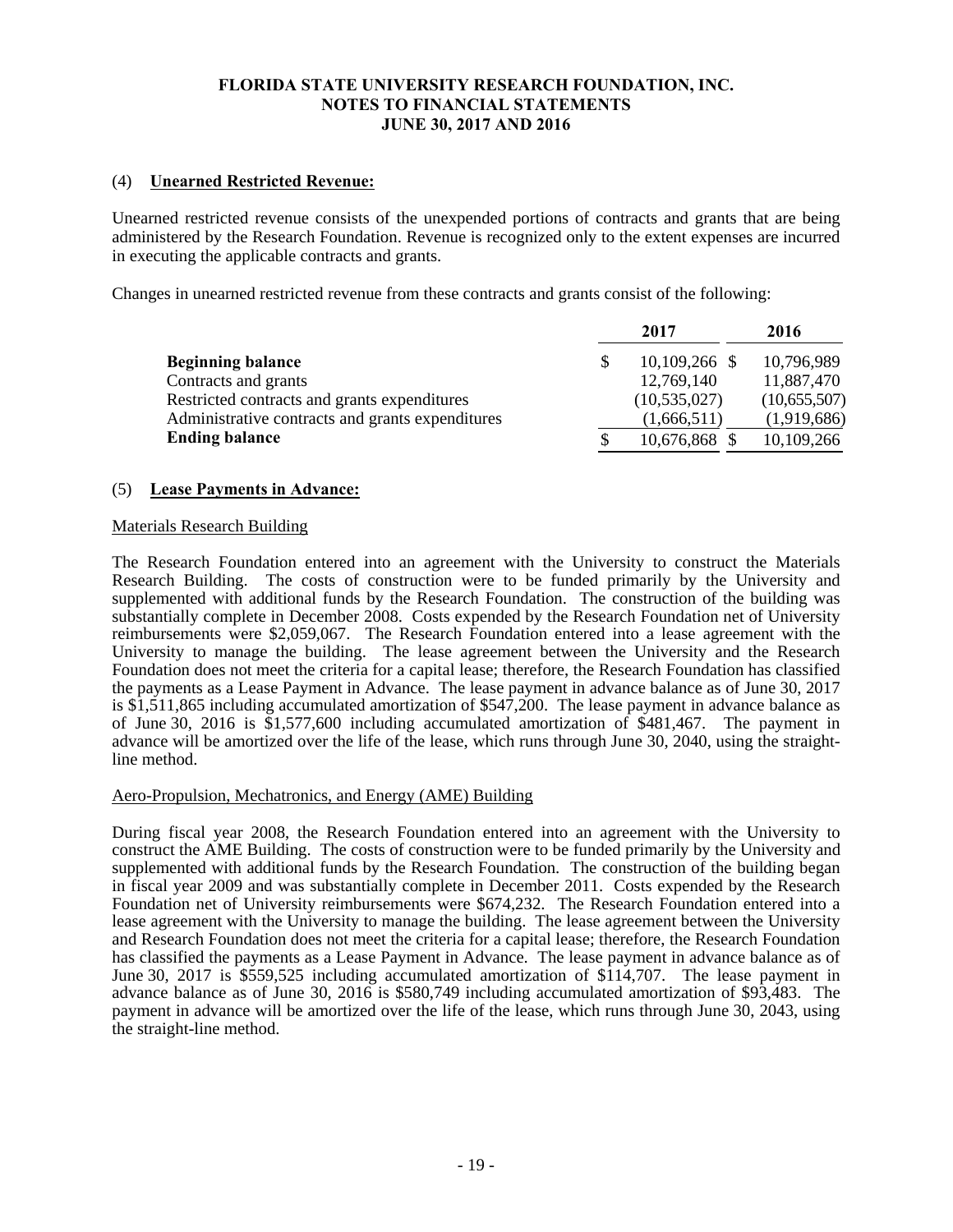# (6) **Building and Land:**

During fiscal year 2015, Chieftan, Inc. purchased a building with land referred to as the Chieftan Green Apartment Complex (Complex) with the intention to demolish the facility and build a research building in the future. During fiscal year 2016, ownership of the Complex was transferred from Chieftan, Inc. to the Research Foundation. The Complex currently consists of 20 residential rental units. The total acquisition cost of \$1,493,941 includes building and land of \$952,287 and \$541,654, respectively. At June 30, 2017 and June 30, 2016, land consists of the Complex land and a donated property related to the gift annuity program as described in Note 8. The building is being depreciated over the life of the asset, using the straight-line method.

Building activity for the year ended June 30, 2017, was as follows:

|                                      | <b>Balance</b><br><b>July 1, 2016</b> | <b>Additions</b> |                          | <b>Deletions</b> |  | <b>Balance</b><br>June 30, 2017 |           |
|--------------------------------------|---------------------------------------|------------------|--------------------------|------------------|--|---------------------------------|-----------|
| <b>Building</b><br>Less: Accumulated | 952,287 \$                            |                  | $\overline{\phantom{a}}$ | <sup>\$</sup>    |  |                                 | 952,287   |
| Depreciation                         | (46,481)                              |                  | (34, 628)                |                  |  |                                 | (81, 109) |
| Total                                | 905,806 \$                            |                  | $(34,628)$ \$            |                  |  |                                 | 871,178   |

Building activity for the year ended June 30, 2016, was as follows:

|                                      | <b>Balance</b><br><b>July 1, 2015</b> |  | <b>Additions</b> |    | <b>Deletions</b> |  | <b>Balance</b><br><b>June 30, 2016</b> |  |
|--------------------------------------|---------------------------------------|--|------------------|----|------------------|--|----------------------------------------|--|
| <b>Building</b><br>Less: Accumulated | 952,287 \$                            |  |                  | .S |                  |  | 952,287                                |  |
| Depreciation                         | (11, 852)                             |  | (34, 629)        |    |                  |  | (46, 481)                              |  |
| Total                                | \$<br>940,435 \$                      |  | $(34,629)$ \$    |    |                  |  | 905,806                                |  |

Land activity for the year ended June 30, 2017, was as follows:

|      | <b>Balance</b><br><b>July 1, 2016</b> |              | Additions |        | <b>Deletions</b> |  | <b>Balance</b><br>June 30, 2017 |                  |
|------|---------------------------------------|--------------|-----------|--------|------------------|--|---------------------------------|------------------|
| Land |                                       | 1,326,654 \$ |           | $-$ \$ |                  |  |                                 | $-$ \$ 1,326,654 |

Land activity for the year ended June 30, 2016, was as follows:

|      | <b>Balance</b><br><b>July 1, 2015</b> | Additions | <b>Deletions</b> | <b>Balance</b><br><b>June 30, 2016</b> |  |
|------|---------------------------------------|-----------|------------------|----------------------------------------|--|
| Land | 1,326,654 \$                          | $-$ \$    |                  | $-$ \$ 1,326,654                       |  |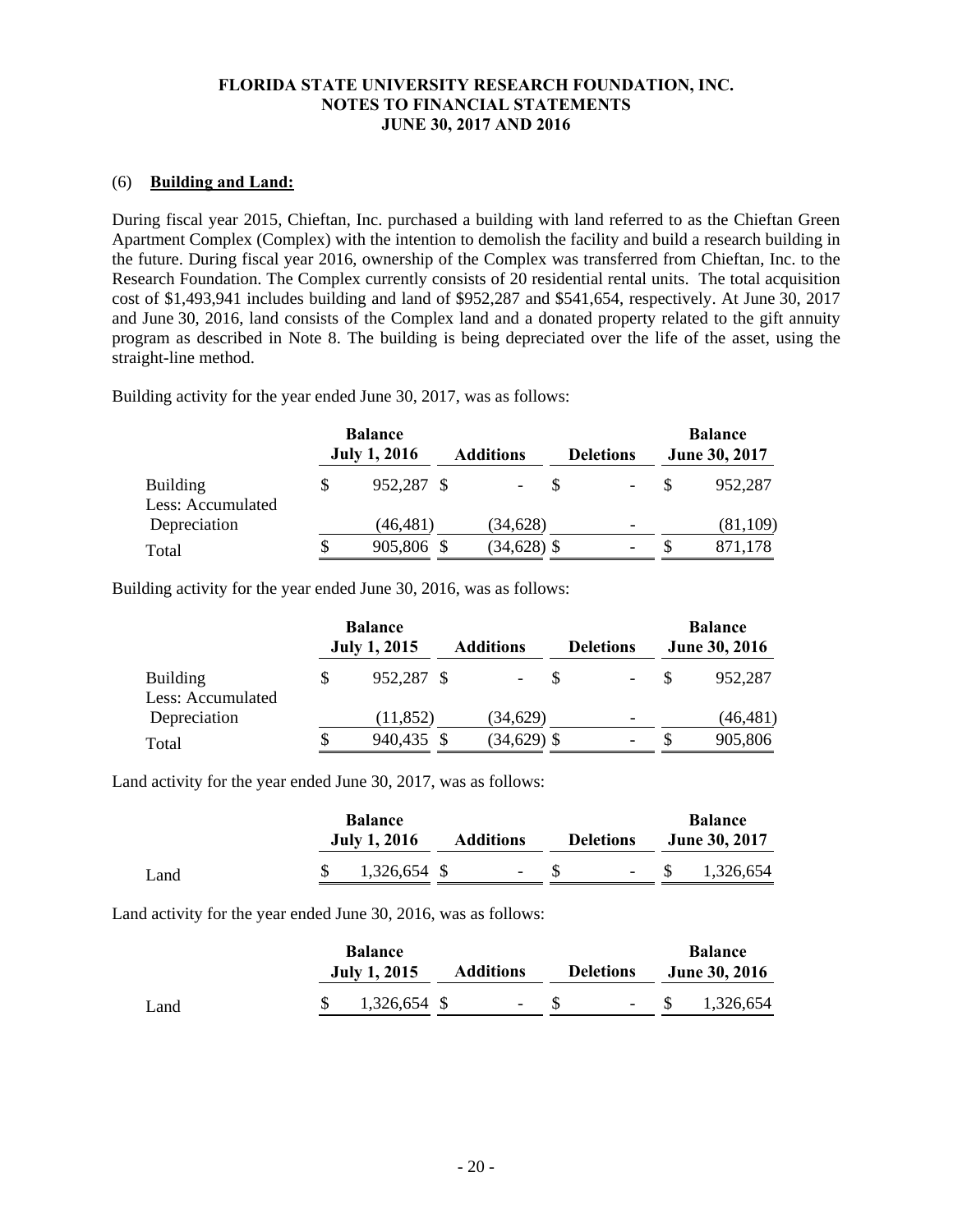# (7) **Capital Leases:**

The Research Foundation operates all or portions of eight buildings as lessor. Building A and Building B have their construction costs capitalized in these financial statements as capital leases. The Research Foundation has guaranteed bonds associated with the construction of each of these buildings as described in the following section. Under the agreements, the Research Foundation receives rents, pays part of the operating costs, and is responsible for making the debt service payments on the related bonds. Construction costs for each of these buildings were funded from bond proceeds and the discounted present value of the debt payments were recorded as obligations under capital lease liabilities.

The Materials Research Building and AME Building described in Note 5 have various lease payments in advance recognized by the Research Foundation in addition to being operated by the Research Foundation as lessor. Two other buildings, 3000 Commonwealth and 3200 Commonwealth, are owned by Florida State University as of June 30, 2017, and are fully or partially managed/leased by the Research Foundation.

Additionally, the Research Foundation was assigned the master lease and operates as lessor for the Sliger Building and the Shaw Building. The bonds previously associated with these buildings were paid off prior to the master lease being assigned to the Research Foundation; therefore, no costs are capitalized in these financial statements relative to the construction of these buildings. Effective September 1, 2017, lease management of the Sliger Building was transferred back to Florida State University. The following paragraphs describe the terms of the bonds that the Research Foundation has guaranteed, details the capitalized costs and amortization associated with the property under capital leases, provides a schedule of annual debt obligations, and summarizes minimum lease payments to be received under current leases in force for the buildings leased by the Research Foundation.

# **Obligations Under Capital Leases – Guaranty Agreements**

Prior to 2013, The Research Foundation entered into a guaranty agreement for the issuance of Florida Board of Education Series 2001 Revenue Bonds, the proceeds of which were used to construct research and development facilities (Buildings A and B) for the benefit of the University. On January 4, 2013, the Research Foundation entered into a guaranty agreement for the issuance of \$11,920,000 of Series 2012 Revenue Refunding Bonds by the Florida Board of Governors. The proceeds, together with \$5 million of available funds from the Research Foundation, were used to refund all of the outstanding Florida Board of Education Series 2001 Revenue Bonds, and to pay costs of issuance. All rents are collected by the Research Foundation and debt service payments are secured and paid from pledged lease payments received by the Research Foundation from the occupants of the Research Foundation buildings. The bonds bear interest ranging from 3.00% to 4.00%. The refunding resulted in a reduction in future minimum lease payments of \$11,053,435 over the next nineteen years and obtained a present value savings of \$3,792,528.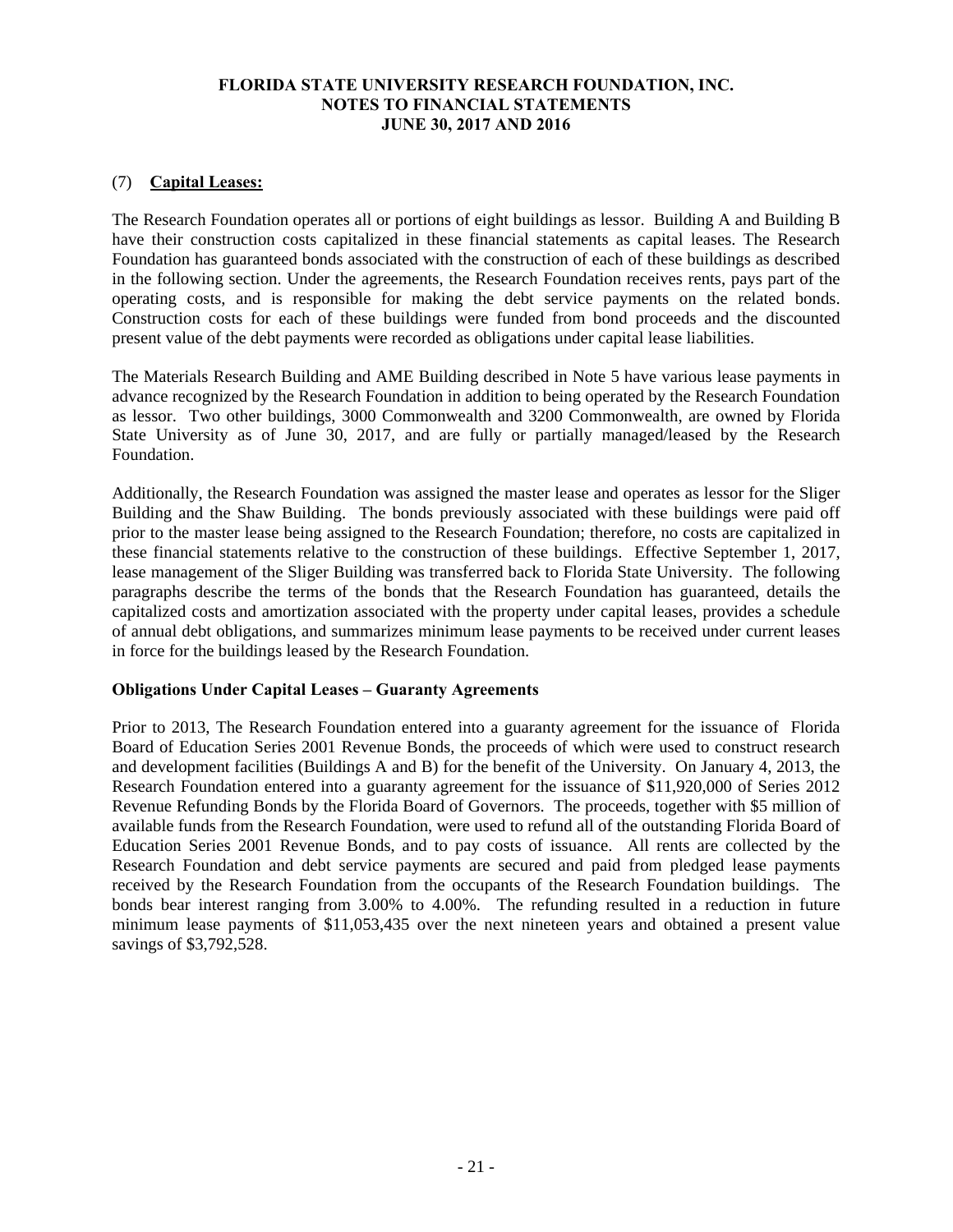# (7) **Capital Leases:** (Continued)

# **Amortization of Capitalized Costs**

Building costs are amortized over the payment period of the related bonds using the straight-line method.

The detail of capitalized costs and amortization as of June 30, 2017, is as follows:

|            | <b>Balance</b><br><b>July 1, 2016</b> | <b>Additions</b> | <b>Deletions</b> | <b>Balance</b><br>June 30, 2017 |
|------------|---------------------------------------|------------------|------------------|---------------------------------|
| Building A | 14,562,880 \$                         | -                |                  | 14,562,880                      |
| Building B | 11,102,484                            | -                |                  | 11,102,484                      |
| Total      | 25,665,364 \$                         |                  |                  | 25,665,364                      |

The detail of capitalized costs and amortization as of June 30, 2016, is as follows:

|            | <b>Balance</b><br><b>July 1, 2015</b> | <b>Additions</b>         | <b>Deletions</b> | <b>Balance</b><br>June 30, 2016 |
|------------|---------------------------------------|--------------------------|------------------|---------------------------------|
| Building A | 14,562,880 \$                         | $\overline{\phantom{a}}$ |                  | 14,562,880                      |
| Building B | 11,102,484                            | $\overline{\phantom{a}}$ |                  | 11,102,484                      |
| Total      | 25,665,364 \$                         | $\overline{\phantom{0}}$ |                  | 25,665,364                      |

Changes in accumulated amortization for each building for the year ended June 30, 2017 are as follows:

|            | <b>Balance</b><br><b>July 1, 2016</b> | <b>Additions</b> | <b>Deletions</b>         | <b>Balance</b><br>June 30, 2017 |
|------------|---------------------------------------|------------------|--------------------------|---------------------------------|
| Building A | 6,334,906 \$                          | 494,496 \$       | $\overline{\phantom{a}}$ | 6,829,402                       |
| Building B | 4,646,158                             | 395,950          | ۰                        | 5,042,108                       |
| Total      | 10,981,064 \$                         | 890,446 \$       | $\overline{\phantom{0}}$ | 11,871,510                      |

Changes in accumulated amortization for each building for the year ended June 30, 2016 are as follows:

|            | <b>Balance</b><br><b>July 1, 2015</b> | <b>Additions</b> | <b>Deletions</b> | <b>Balance</b><br><b>June 30, 2016</b> |
|------------|---------------------------------------|------------------|------------------|----------------------------------------|
| Building A | 5,840,410 \$                          | 494,496 \$       |                  | 6,334,906                              |
| Building B | 4.250.207                             | 395,951          |                  | 4,646,158                              |
| Total      | 10,090,617 \$                         | 890,447          |                  | 10,981,064                             |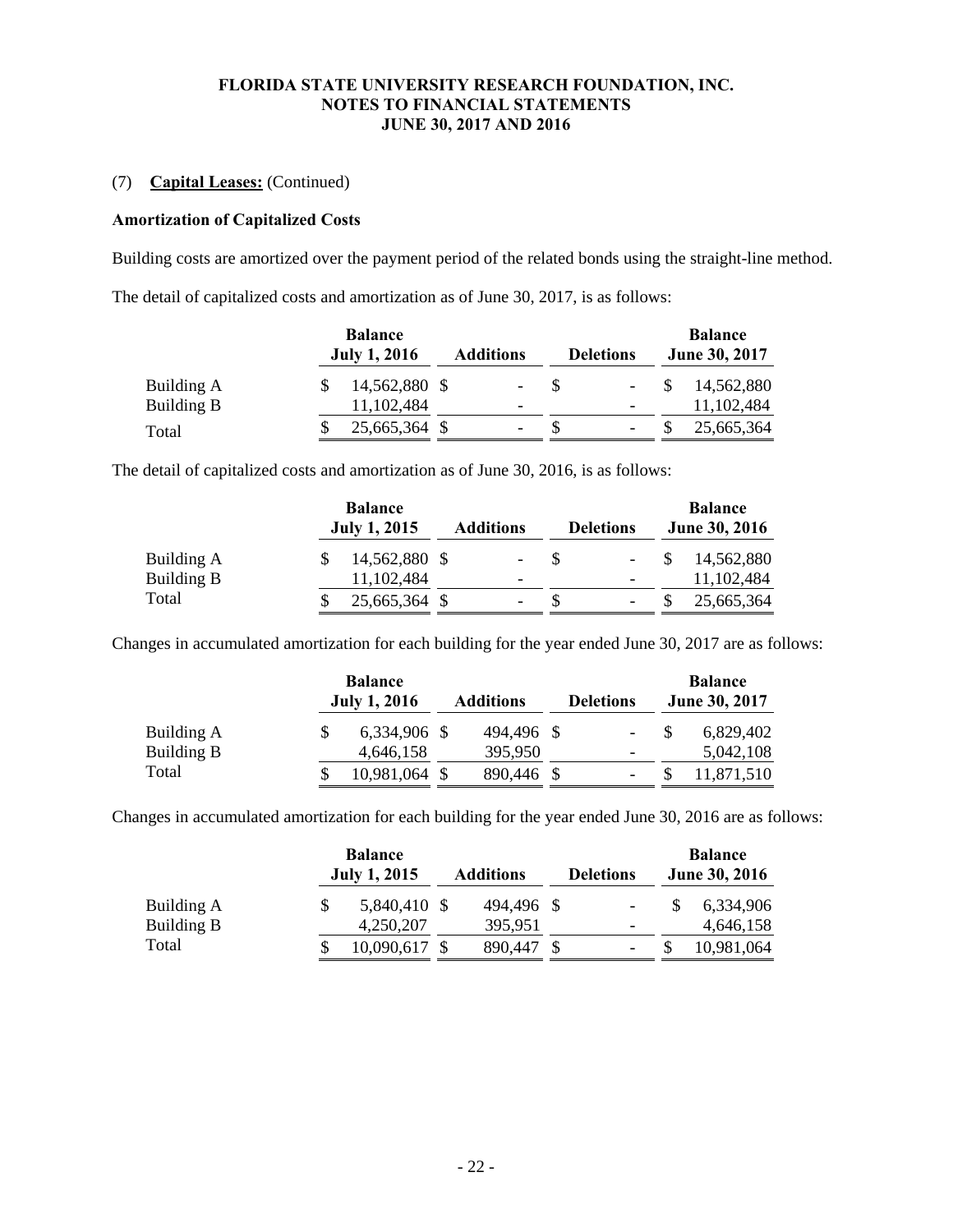# (7) **Capital Leases:** (Continued)

# **Obligations Under Capital Leases**

Obligations under capital leases described above consist of the following for the year ended June 30, 2017:

|                   | <b>Balance</b><br><b>July 1, 2016</b> | Principal<br>Payments | <b>Balance</b><br><b>June 30, 2017</b> |
|-------------------|---------------------------------------|-----------------------|----------------------------------------|
| Buildings A and B | $$10,100,000$ \$                      | $(515,000)$ \$        | 9,585,000                              |

Obligations under capital leases described above consist of the following for the year ended June 30, 2016:

|                   | <b>Balance</b>   | <b>Principal</b> | Balance              |
|-------------------|------------------|------------------|----------------------|
|                   | July 1, 2015     | Payments         | <b>June 30, 2016</b> |
| Buildings A and B | $$10,600,000$ \$ | $(500,000)$ \$   | 10,100,000           |

The following is a schedule by years of future minimum lease payments under capital leases:

| <b>Year Ending</b><br><b>June 30,</b> | <b>Buildings</b><br>A and B |    | <b>Interest</b> |    | Principal |
|---------------------------------------|-----------------------------|----|-----------------|----|-----------|
| 2018                                  | \$<br>873,500               | -S | 343,500         | -S | 530,000   |
| 2019                                  | 872,300                     |    | 322,300         |    | 550,000   |
| 2020                                  | 875,300                     |    | 300,300         |    | 575,000   |
| 2021                                  | 872,300                     |    | 277,300         |    | 595,000   |
| 2022                                  | 873,500                     |    | 253,500         |    | 620,000   |
| 2023-2027                             | 4,351,300                   |    | 876,300         |    | 3,475,000 |
| 2028-2031                             | 3,486,450                   |    | 246,450         |    | 3,240,000 |
| Total                                 | \$<br>12,204,650            | S  | 2,619,650       | \$ | 9,585,000 |

# **Property Leased to Others**

During the years ended June 30, 2017 and 2016, the Research Foundation recognized rental income from the properties described in Notes 5 through 7 in the amounts of \$3,421,932 and \$3,403,295, respectively. As of June 30, 2017 and June 30, 2016, the tenants occupied approximately 98% of the available rental space.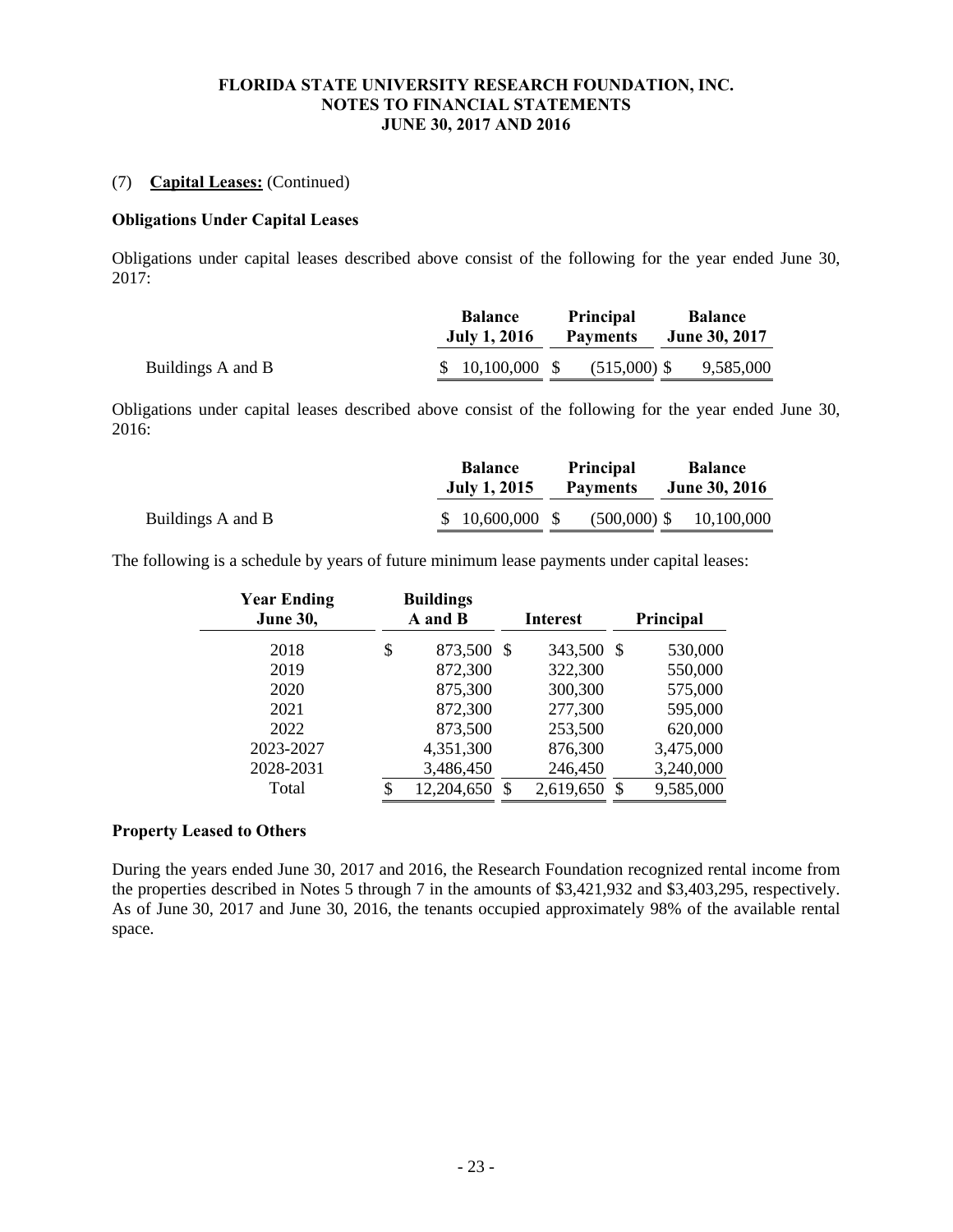# (7) **Capital Leases:** (Continued)

# **Property Leased to Others** (Continued)

The following is a schedule of future rentals under non-cancellable leases as of June 30, 2017. Leases have an annual non-cancellable term and are renewed annually unless tenant notifies the Research Foundation in advance of the renewal date. The amounts reflected below may differ from actual future rental income due to new leases entered into, the expiration of existing leases, or the recognition of rental income resulting from escalators, if any:

| <b>Year Ending</b><br><b>June 30,</b> |    | <b>Rental Income</b> |  |  |
|---------------------------------------|----|----------------------|--|--|
| 2018                                  | \$ | 2,131,689            |  |  |
| 2019                                  |    | 1,256,674            |  |  |
| 2020                                  |    | 656,511              |  |  |
| 2021                                  |    | 358,641              |  |  |
| 2022                                  |    | 198,412              |  |  |
| Thereafter                            |    |                      |  |  |
| Total                                 | S  | 4,601,927            |  |  |

# (8) **Gift Annuity Program:**

In July of 2002, the Research Foundation accepted a donation of land with an appraised value at the time of donation of \$785,000. As a condition of the donation, the Research Foundation entered into a charitable gift annuity agreement with the donor. Required payments under the annuity agreement are \$67,510 per year, payable in equal quarterly payments beginning September 30, 2002. At June 30, 2017 and 2016, the annuity payable is recorded at its present value of \$225,569 and \$243,317, respectively. A discount rate of 2.5% is used. The annuity obligation is adjusted at the end of each year based on life expectancy tables.

Florida Statutes require that qualified organizations that enter into annuity agreements with a donor must maintain admitted assets at least equal to the sum of the reserves on its outstanding annuity agreements. In addition, the organization must maintain a surplus of 25% of such reserves. To comply with these Statutes, it is management's intention to maintain assets equal to the required reserve until the annuity obligation is satisfied.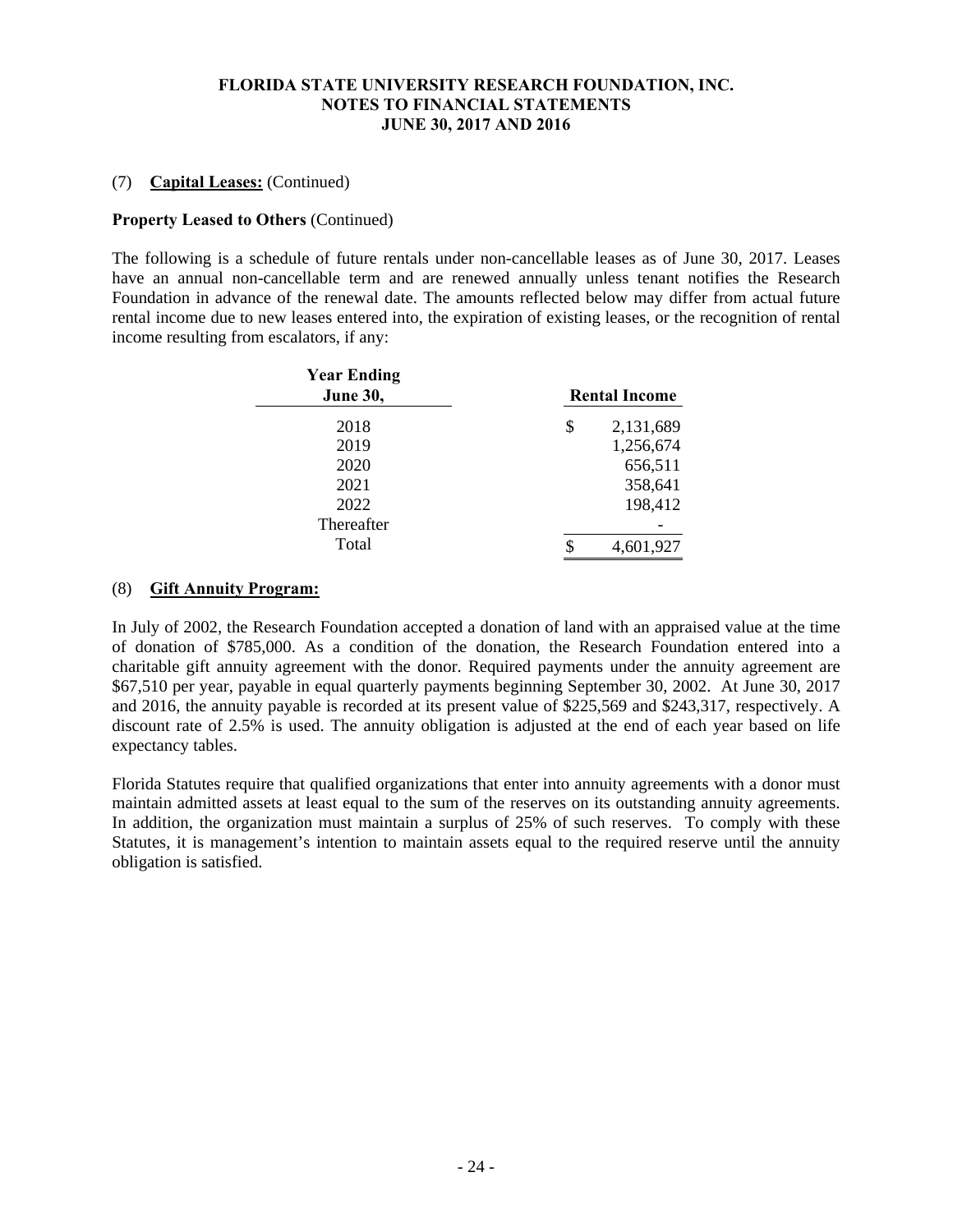# (9) **Designated Unrestricted Net Position:**

Designated unrestricted net position balances are reserved by the Board for special use. The Board may rescind its action at any time. Since these designations are not the result of donor-imposed or contractual restrictions, they are reflected as a component of unrestricted net position in the Statement of Net Position. The Research Foundation's Board had designated portions of the unrestricted net position for the following purposes:

| As of June 30                                            |    | 2017        | 2016               |
|----------------------------------------------------------|----|-------------|--------------------|
| <b>Designated</b>                                        |    |             |                    |
| Building Maintenance & Equipment Reserve                 | \$ | 3,000,121   | \$<br>2,575,217    |
| Building Vacancy & Renovation Reserve                    |    | 1,281,961   | 1,083,429          |
| <b>Building Debt Guaranty Reserve</b>                    |    | 736,413     | 681,413            |
| Inter-disciplinary Research & Commercialization Building |    | 508,498     | 508,596            |
| Research Enhancement                                     |    | 5,833,183   | 4,693,184          |
| <b>GAP</b> Program                                       |    | 120,019     | 181,422            |
| <b>Total Designated</b>                                  |    | 11,480,195  | 9,723,261          |
| <b>Total Non-Designated</b>                              |    | 111,700,606 | 102,868,151        |
| <b>Total Unrestricted Net Position</b>                   | S  | 123,180,801 | 112,591,412<br>\$. |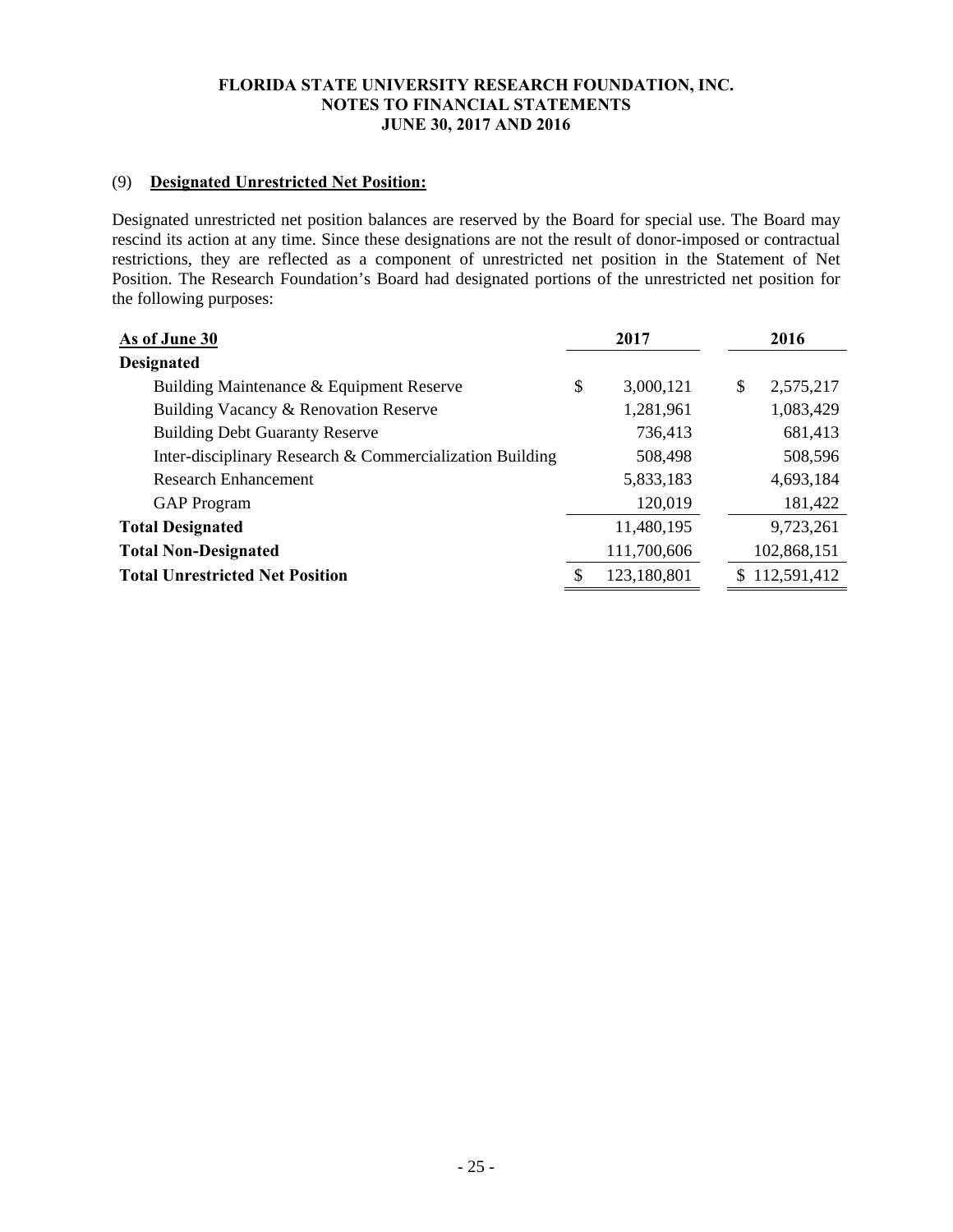![](_page_27_Picture_0.jpeg)

### **INDEPENDENT AUDITORS' REPORT ON INTERNAL CONTROL OVER FINANCIAL REPORTING AND ON COMPLIANCE AND OTHER MATTERS BASED ON AN AUDIT OF FINANCIAL STATEMENTS PERFORMED IN ACCORDANCE WITH**  *GOVERNMENT AUDITING STANDARDS*

The Board of Directors Florida State University Research Foundation, Inc. Tallahassee, Florida:

We have audited, in accordance with the auditing standards generally accepted in the United States of America and standards applicable to financial audits contained in *Government Auditing Standards* issued by the Comptroller General of the United States, the financial statements of the business-type activities of the Florida State University Research Foundation, Inc. (the Research Foundation), as of and for the year ended June 30, 2017, and the related notes to the financial statements, which collectively comprise the Research Foundation's basic financial statements, and have issued our report thereon dated September 20, 2017.

#### *Internal Control Over Financial Reporting*

In planning and performing our audit of the financial statements, we considered the Research Foundation's internal control over financial reporting (internal control) to determine the audit procedures that are appropriate in the circumstances for the purpose of expressing our opinion on the financial statements, but not for the purpose of expressing an opinion on the effectiveness of the Research Foundation's internal control over financial reporting. Accordingly, we do not express an opinion on the effectiveness of the Research Foundation's internal control.

A *deficiency in internal control* exists when the design or operation of a control does not allow management or employees in the normal course of performing their assigned functions, to prevent, or detect and correct misstatements on a timely basis. A *material weakness* is a deficiency, or a combination of deficiencies, in internal control, such that there is a reasonable possibility that a material misstatement of the entity's financial statements will not be prevented, or detected and corrected on a timely basis. A *significant deficiency* is a deficiency, or a combination of deficiencies, in internal control that is less severe than a material weakness, yet important enough to merit attention by those charged with governance.

Our consideration of internal control over financial reporting was for the limited purpose described in the first paragraph of this section and was not designed to identify all deficiencies in internal control over financial reporting that might be material weaknesses or significant deficiencies. Given these limitations, during our audit we did not identify any deficiencies in internal control over financial reporting that we consider to be material weaknesses. However, material weaknesses may exist that have not been identified.

- 26 -

121 Executive Circle Daytona Beach, FL 32114-1180 Telephone: 386/257-4100 Fax: 386/252-0209 dab@imco.com

5931 NW 1st Place Gainesville, FL 32607-2063 Telephone: 352/378-1331 Fax: 352/372-3741 gnv@jmco.com

2477 Tim Gamble Place, Suite 200 Tallahassee, FL 32308-4386 Telephone: 850/386-6184 Fax: 850/422-2074 tlh@imco.com